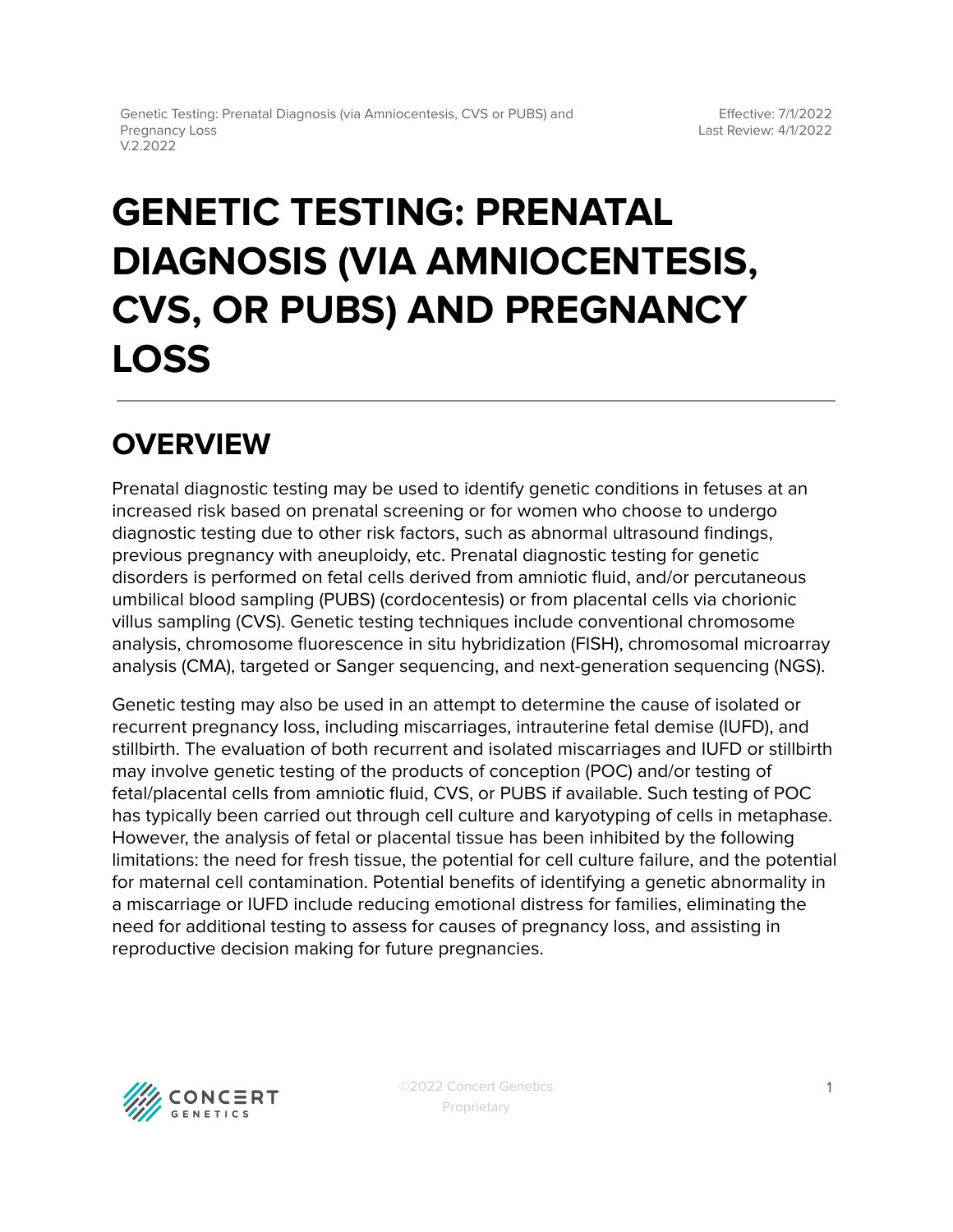Genetic Testing: Prenatal Diagnosis (via Amniocentesis, CVS or PUBS) and Pregnancy Loss V.2.2022

Effective: 7/1/2022 Last Review: 4/1/2022

## <span id="page-1-0"></span>**POLICY REFERENCE TABLE**

| <b>Coverage Criteria</b><br><b>Sections</b>                                                              | <b>Example Tests (Labs)</b>                                                                   | <b>Common CPT</b><br><b>Codes</b>                                                                                                                        | <b>Common ICD</b><br><b>Codes</b> | <b>Ref</b>      |
|----------------------------------------------------------------------------------------------------------|-----------------------------------------------------------------------------------------------|----------------------------------------------------------------------------------------------------------------------------------------------------------|-----------------------------------|-----------------|
| <b>Chromosome FISH</b><br>(Aneuploidy) Panel                                                             | Aneuploidy Panel by FISH, ARUP<br>Laboratories                                                | 88271, 88275,<br>88291, 88235,<br>81265                                                                                                                  | 026.2, 028,<br>Q00-Q99,<br>Z14.8  | 2, 3, 5         |
| Chromosomal<br><b>Microarray Analysis for</b><br><b>Prenatal Diagnosis</b>                               | Reveal <sup>®</sup> SNP Microarray -<br>Prenatal, Integrated Genetics                         | 81228, 81229,<br>88235, 81265                                                                                                                            | 026.2, 028,<br>Q00-Q99,<br>Z14.8  | 2, 3            |
| Conventional<br><b>Chromosome Analysis</b><br>for Prenatal Diagnosis                                     | Chromosome Analysis - Amniotic<br>Fluid, GeneDx                                               | 88261, 88262,<br>88263, 88264,<br>88267, 88269,<br>88235, 81265                                                                                          | O26.2, O28,<br>Q00-Q99,<br>Z14.8  | 2, 3            |
| Chromosomal<br><b>Microarray Analysis for</b><br><b>Pregnancy Loss</b>                                   | Reveal <sup>®</sup> SNP Microarray - POC,<br>Integrated Genetics<br>Pregnancy Loss Microarray | 81228, 81229,<br>88235, 81265                                                                                                                            | O03, Z37                          | 1, 2, 4         |
| Conventional<br><b>Chromosome Analysis</b><br>for Pregnancy Loss                                         | Chromosome Analysis - Amniotic<br>fluid                                                       | 88261, 88262,<br>88263, 88264,<br>88267, 88269,<br>88235, 81265                                                                                          | O03, Z37                          | 1, 2, 4         |
| <b>Prenatal Diagnosis by</b><br><b>Exome or Genome</b><br><b>Sequencing for</b><br><b>Pregnancy Loss</b> |                                                                                               | 81265, 81266,<br>81415, 81416,<br>81417 88235,<br>81425, 81426                                                                                           | O03, Z37                          | 1, 2            |
| <b>Prenatal Diagnosis for</b><br><b>Single-Gene Disorders</b>                                            | <b>Various Targeted Mutation</b><br>Analysis                                                  | 81174,<br>81177-81190,<br>81200, 81202,<br>81204, 81205,<br>81209, 81221,<br>81239,<br>81242-81244,<br>81248,<br>81250-81260,<br>81269, 81271,<br>81274, | 026.2, 028,<br>Z14.8              | 2, 3,<br>14, 15 |

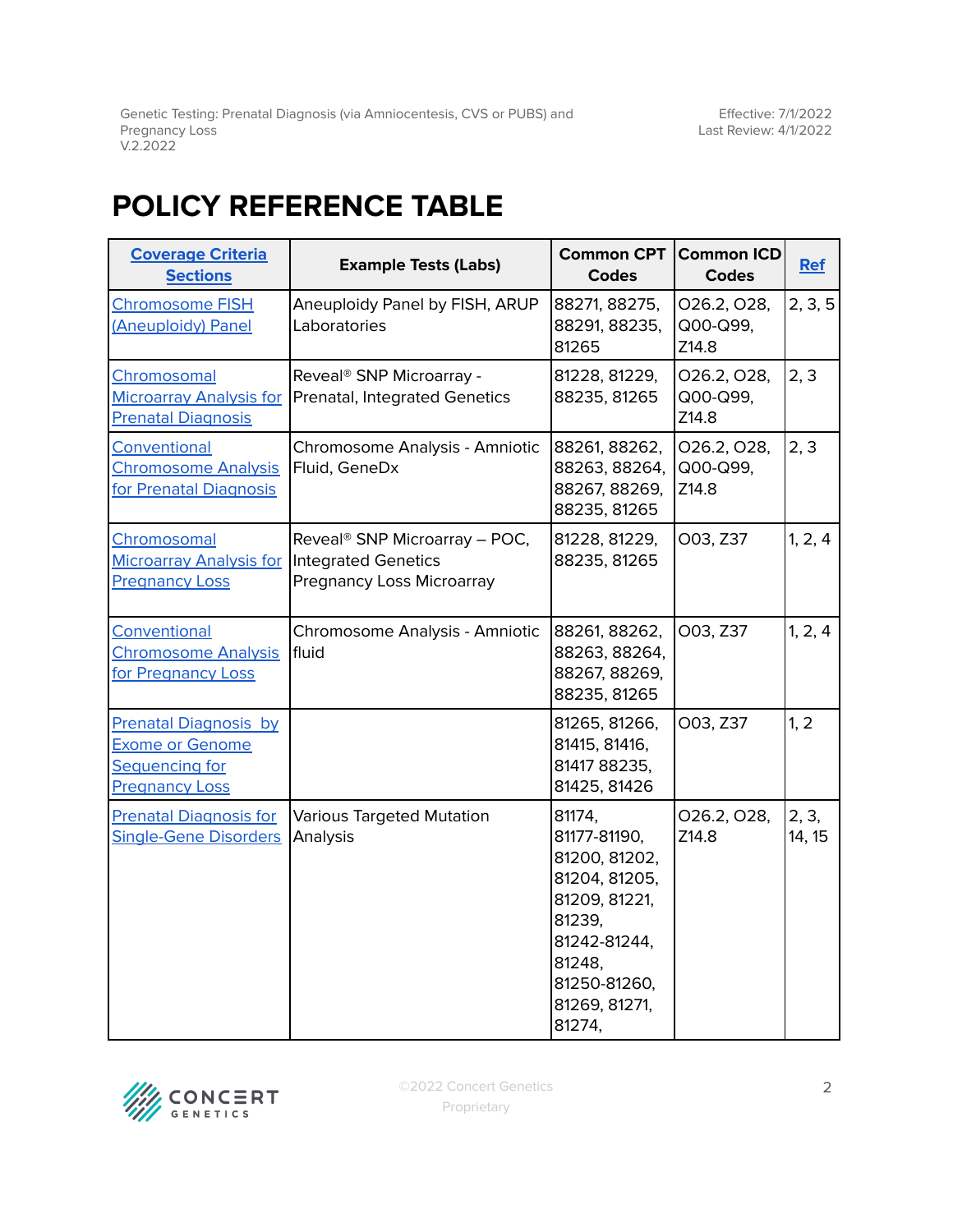Genetic Testing: Prenatal Diagnosis (via Amniocentesis, CVS or PUBS) and Pregnancy Loss V.2.2022

|                                                                           |                                                                                                                                                                                                       | 81284-81286,<br>81289, 81290,<br>81303, 81312,<br>81330-81332,<br>81337, 81343,<br>81344,<br>81361-81364,<br>81400-81408,<br>88235, 81265 |                    |                                    |
|---------------------------------------------------------------------------|-------------------------------------------------------------------------------------------------------------------------------------------------------------------------------------------------------|-------------------------------------------------------------------------------------------------------------------------------------------|--------------------|------------------------------------|
| <b>Prenatal Diagnosis for</b><br>Noonan Spectrum<br>Disorders/Rasopathies | Prenatal Noonan Spectrum<br>Disorders Panel (GeneDx)<br>Noonan Spectrum Disorders<br>Panel, Sequencing, Fetal (ARUP)                                                                                  | 81442, 81265,<br>81404, 81405,<br>81406, 81407,<br>81479, 88235                                                                           | 028.3,<br>O35.8XX0 | 2, 9,<br>10, 16                    |
| <b>Prenatal Diagnosis for</b><br><b>Skeletal Dysplasias</b>               | Prenatal Skeletal Dysplasia Panel<br>(GeneDx)<br>Skeletal Dysplasia Core NGS<br>Panel (Connective Tissue Gene<br>Tests)                                                                               | 81408, 81479,<br>81443, 81406,<br>88235                                                                                                   | O35.8XX0,<br>028.3 | 2, 3,<br>6, 7, 8                   |
| <b>Prenatal Diagnosis via</b><br><b>Exome Sequencing</b>                  | <b>Prenatal Exome Sequencing</b><br>(Greenwood Genetic Center -<br><b>Molecular Diagnostic Laboratory)</b><br>Prenatal Trio Whole Exome<br>Sequencing (Baylor Miraca<br><b>Genetics Laboratories)</b> | 81265, 81266,<br>81415, 81416,<br>88235                                                                                                   | O35.8XX0,<br>028.3 | 2, 11,<br>12, 17,<br>18, 19,<br>20 |
| <b>Prenatal Diagnosis via</b><br><b>Whole Genome</b><br>Sequencing        | Diagnostic Genome Sequencing -<br>Trio Auxiliary Family Member<br>(Laboratory for Molecular<br>Medicine - Harvard Medical<br><b>School and Partners Healthcare)</b>                                   | 81425, 81426,<br>88235, 81265                                                                                                             | O35.8XX0,<br>028.3 | 2, 13,<br>19, 20                   |

## **OTHER RELATED POLICIES**

This policy document provides coverage criteria for prenatal or pregnancy loss diagnostic testing, and does not address the use of conventional chromosome analysis, CMA, or FISH

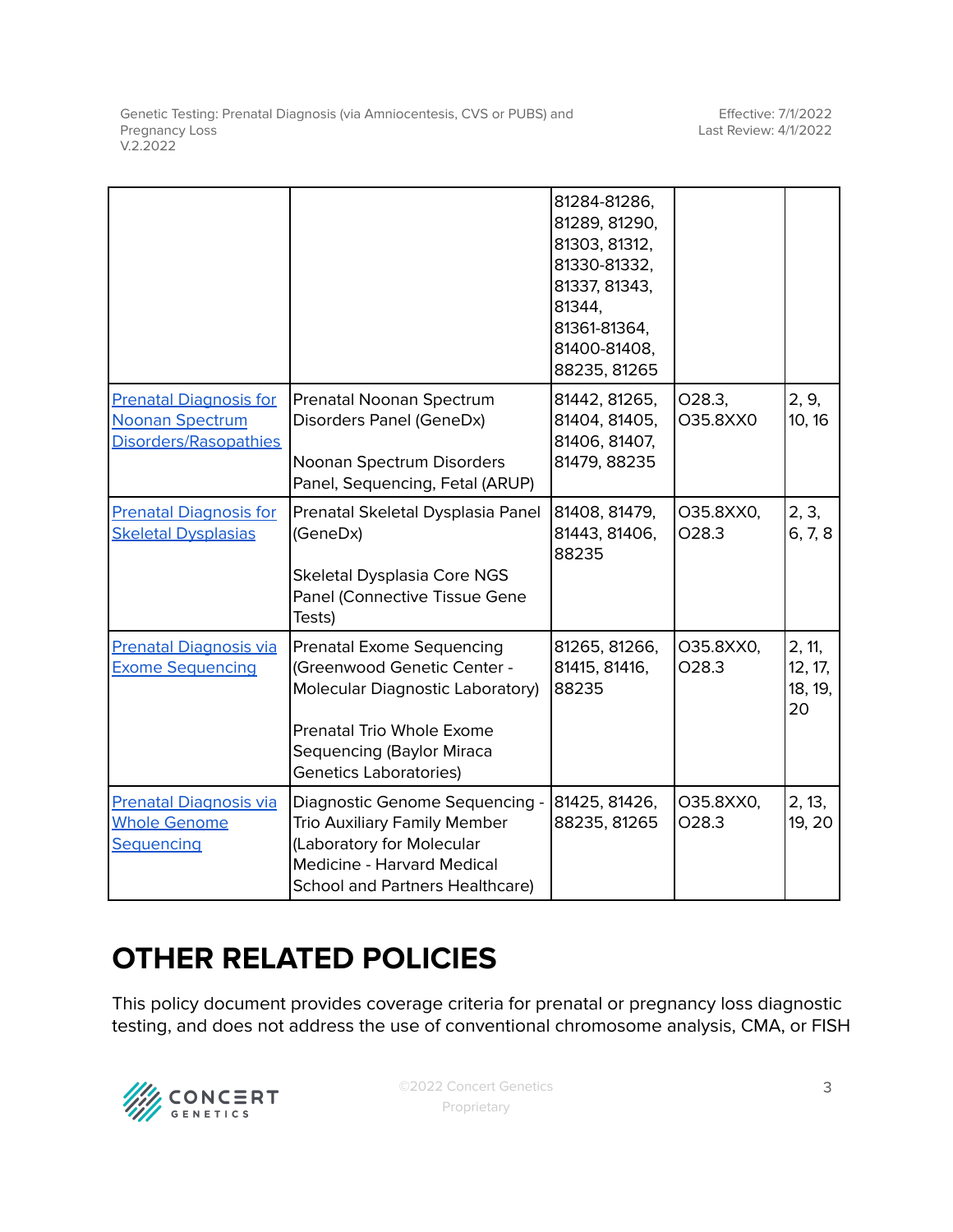for preimplantation genetic testing or the evaluation of suspected chromosome abnormalities in the postnatal period. Please refer to:

- **Genetic Testing: Noninvasive Prenatal Screening (NIPS)** for coverage criteria related to prenatal cell-free DNA screening tests.
- **Genetic Testing: Prenatal and Preconception Carrier Screening** for coverage criteria related to carrier screening for genetic disorders.
- **Genetic Testing: Preimplantation Genetic Testing** for coverage criteria related to genetic testing of embryos prior to in vitro fertilization.
- **Genetic Testing: Multisystem Inherited Disorders, Intellectual Disability and Developmental Delay** for coverage criteria related to suspected chromosome abnormalities in the postnatal period.
- **Genetic Testing: General Approach to Genetic Testing** for coverage criteria related to prenatal diagnostic or pregnancy loss genetic testing that is not specifically discussed in this or other non-general policies.

## <span id="page-3-0"></span>**COVERAGE CRITERIA**

**NOTE:** This policy does not address the use of conventional chromosome analysis, CMA, and FISH for preimplantation genetic testing or the evaluation of suspected chromosome abnormalities in the postnatal period.

## <span id="page-3-1"></span>**CHROMOSOMAL FISH (ANEUPLOIDY) ANALYSIS**

- I. Chromosomal FISH for aneuploidy analysis (88271, 88275, 88291, 88235, 81265) for prenatal diagnosis via amniocentesis, CVS, or PUBS may be considered **medically necessary** when:
	- A. The member meets any of the following:
		- 1. A fetus with one or more major structural abnormalities (see definitions) on ultrasound, **OR**
		- 2. Advanced maternal age (age >35 years at delivery), **OR**

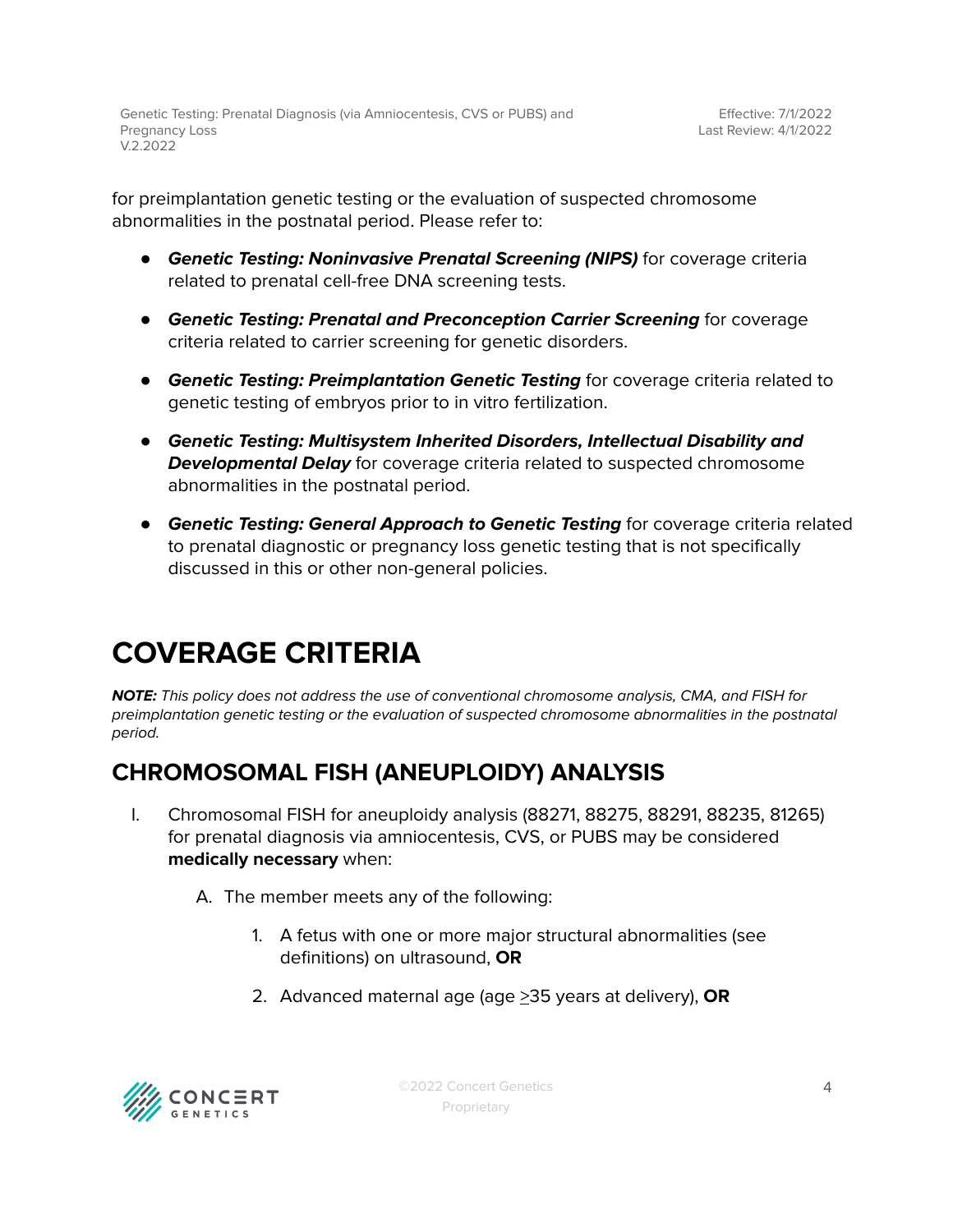- 3. An abnormal prenatal screening test (e.g., high risk non-invasive prenatal screening, abnormal first trimester or quadruple screen, or antenatal soft markers on ultrasound), **OR**
- 4. A parental carrier of a chromosome rearrangement or abnormality, **OR**
- 5. A member with a prior pregnancy with a chromosome abnormality, **AND**
- B. The test has been ordered by and the member has received genetic counseling from one of the following (who is not affiliated with the commercial testing laboratory, if applicable):
	- 1. A board-certified medical geneticist
	- 2. Maternal-fetal medicine specialist/perinatologist
	- 3. A board-certified OBGYN
	- 4. A board-certified genetic counselor
	- 5. An advanced practice practitioner in genetics or maternal-fetal medicine/perinatology
- II. Chromosomal FISH for aneuploidy analysis (88271, 88275, 88291, 88235, 81265) for prenatal diagnosis via amniocentesis, CVS, or PUBS is considered **investigational** for all other indications.

## <span id="page-4-0"></span>**CHROMOSOMAL MICROARRAY ANALYSIS (CMA) FOR PRENATAL DIAGNOSIS**

- I. Chromosome microarray analysis (81228, 81229, 88235, 81265) for prenatal diagnosis via amniocentesis, CVS, or PUBS may be considered **medically necessary** when:
	- A. The member meets any of the following:
		- 1. A fetus with one or more major structural abnormalities (see definitions) on ultrasound, **OR**

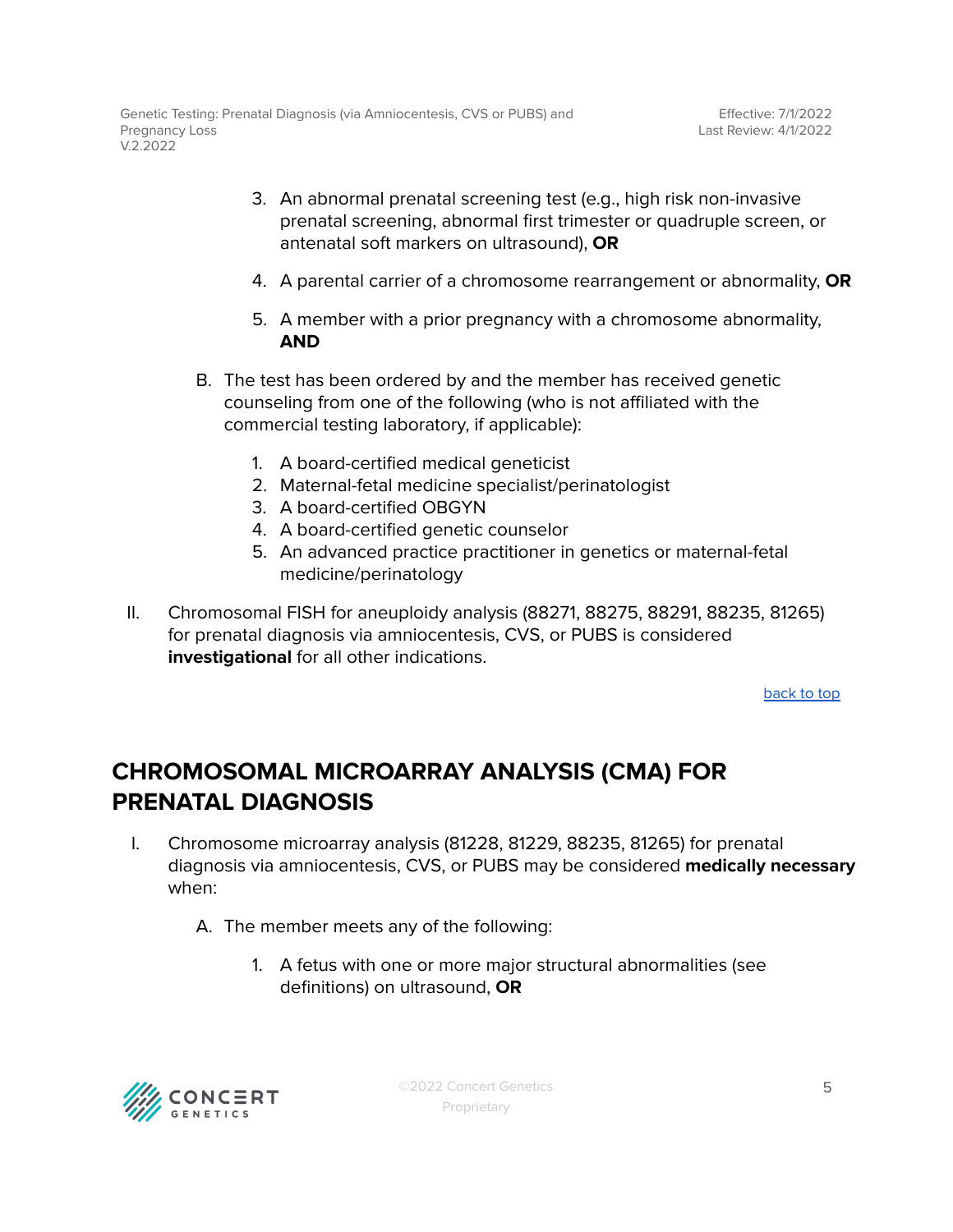- 2. Advanced maternal age (age >35 years at delivery), **OR**
- 3. An abnormal prenatal screening test (e.g., high risk non-invasive prenatal screening, abnormal first trimester or quadruple screen, or antenatal soft markers on ultrasound), **OR**
- 4. A parental carrier of a chromosome rearrangement or abnormality, **OR**
- 5. A prior pregnancy with a chromosome abnormality, **AND**
- B. The test has been ordered by and the member has received genetic counseling from one of the following (who is not affiliated with the commercial testing laboratory, if applicable):
	- 1. A board-certified medical geneticist
	- 2. Maternal-fetal medicine specialist/perinatologist
	- 3. A board-certified OBGYN
	- 4. A board-certified genetic counselor
	- 5. An advanced practice practitioner in genetics or maternal-fetal medicine/perinatology
- II. Chromosome microarray analysis (81228, 81229, 88235, 81265) for prenatal diagnosis via amniocentesis, CVS, or PUBS is considered **investigational** for all other indications.

### <span id="page-5-0"></span>**CONVENTIONAL KARYOTYPE ANALYSIS FOR PRENATAL DIAGNOSIS**

- I. Conventional karyotype analysis (88261, 88262, 88263, 88264, 88267, 88269, 88235, 81265) for prenatal diagnosis via amniocentesis, CVS, or PUBS may be considered **medically necessary** when:
	- A. The member meets any of the following:
		- 1. A fetus with one or more major structural abnormalities (see definitions) on ultrasound, **OR**

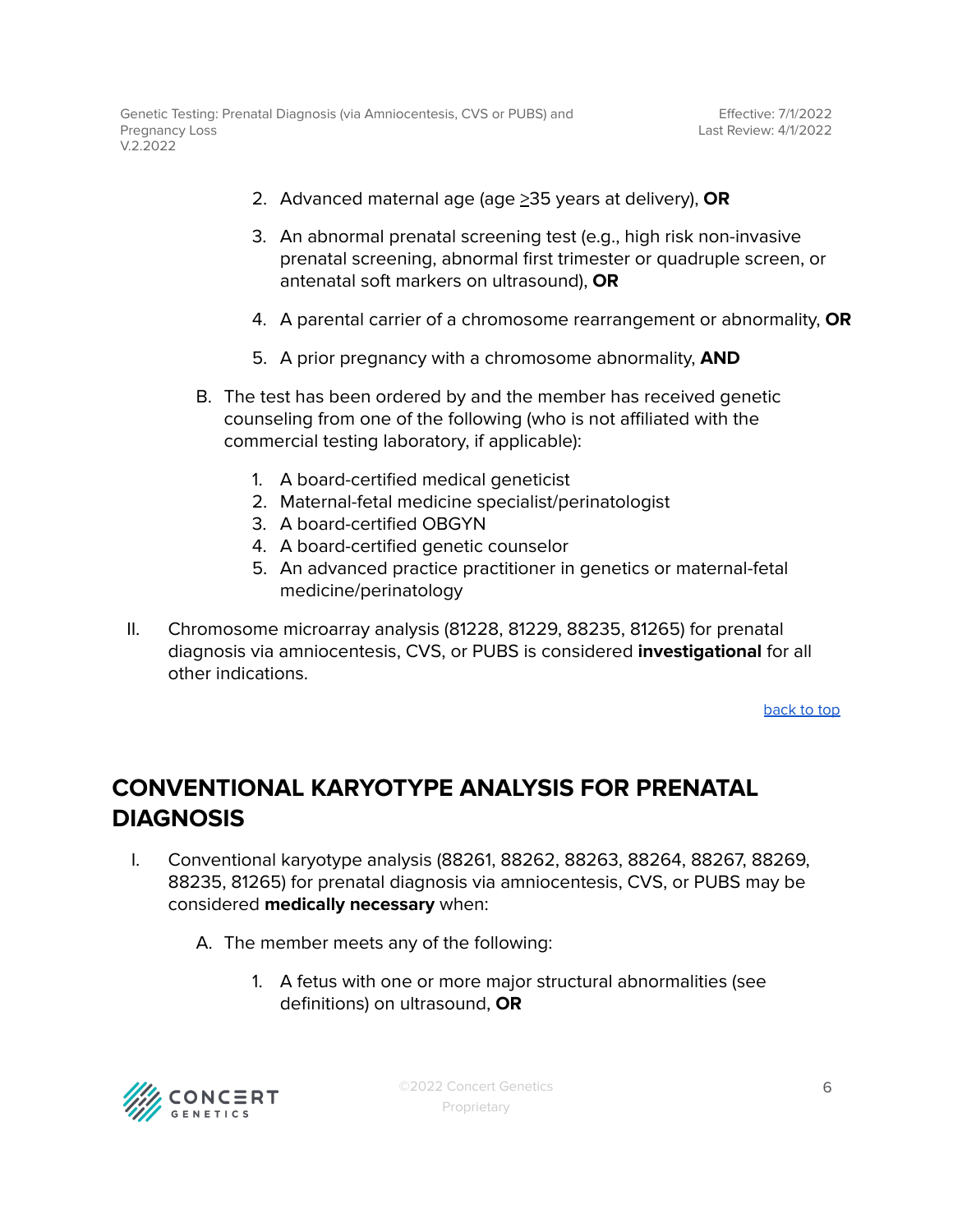- 2. Advanced maternal age (maternal age >35 years at delivery), **OR**
- 3. An abnormal prenatal screening test (e.g., high risk non-invasive prenatal screening, abnormal first trimester or quadruple screen, or antenatal soft markers on ultrasound), **OR**
- 4. A parental carrier of a chromosome rearrangement or abnormality, **OR**
- 5. A prior pregnancy with a chromosome abnormality, **AND**
- B. The test has been ordered by and the member has received genetic counseling from one of the following (who is not affiliated with the commercial testing laboratory, if applicable):
	- 1. A board-certified medical geneticist
	- 2. Maternal-fetal medicine specialist/perinatologist
	- 3. A board-certified OBGYN
	- 4. A board-certified genetic counselor
	- 5. An advanced practice practitioner in genetics or maternal-fetal medicine/perinatology
- II. Conventional karyotype analysis (88261, 88262, 88263, 88264, 88267, 88269, 88235, 81265) for prenatal diagnosis via amniocentesis, CVS, or PUBS is considered **investigational** for all other indications.

**Note**: Current guidelines recommend that chromosome microarray analysis (CMA) be performed as the primary test for patients undergoing prenatal diagnosis when the fetus has one or more major structural abnormalities identified by ultrasound examination (see Background and Rationale for more information).

[back](#page-1-0) to top

### <span id="page-6-0"></span>**CHROMOSOMAL MICROARRAY ANALYSIS (CMA) FOR PREGNANCY LOSS**

- I. Chromosomal microarray analysis (81228, 81229, 88235, 81265) on products of conception (POC) may be considered **medically necessary** as an alternative to conventional karyotype analysis when:
	- A. The member meets one of the following:



©2022 Concert Genetics Proprietary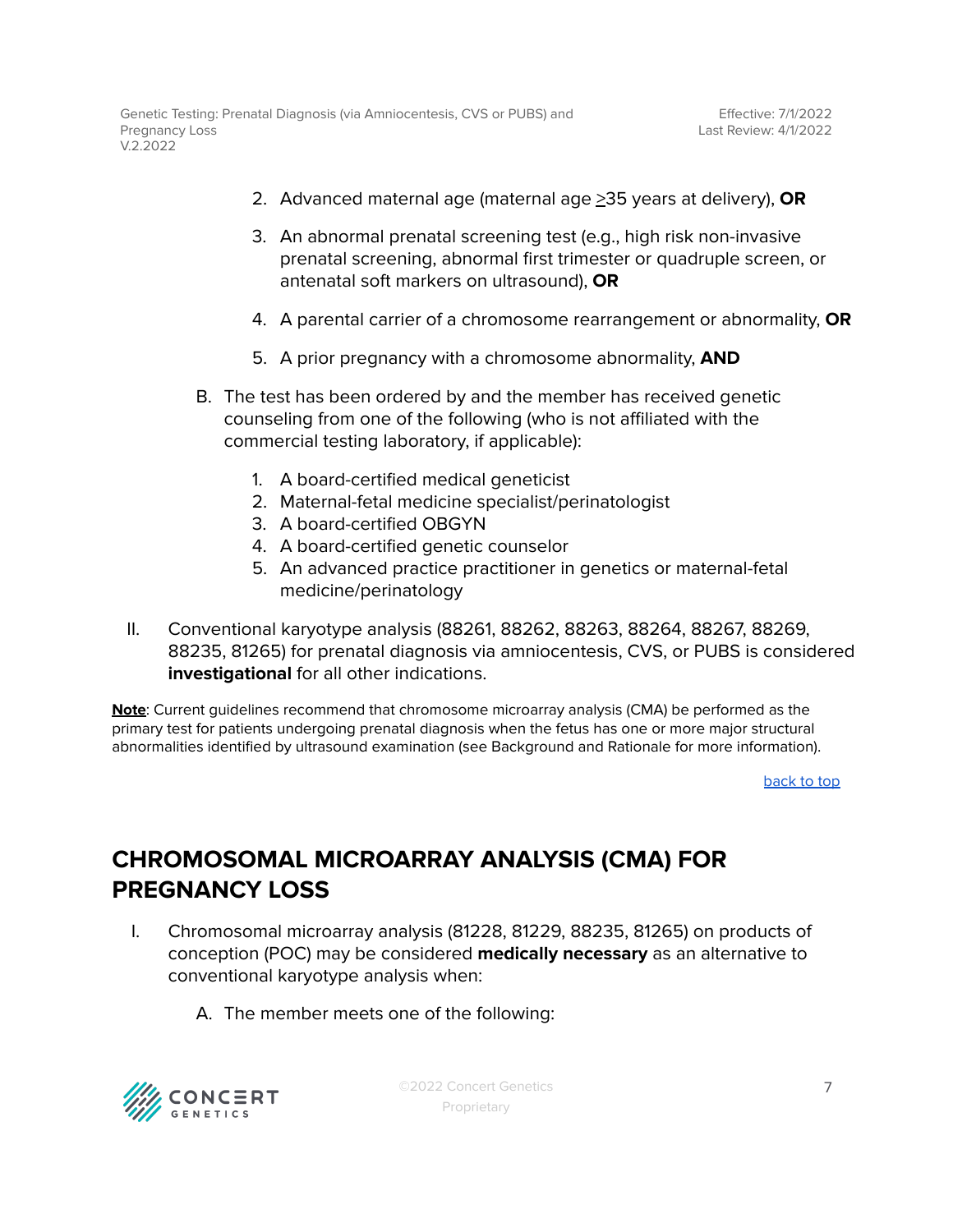- 1. The member has a pregnancy loss at 20 weeks of gestation or earlier and the member has a history of recurrent miscarriage (defined as having two or more prior failed pregnancies), **OR**
- 2. The member has a pregnancy loss after 20 weeks of gestation with or without a history of miscarriage, **AND**
- B. The test has been ordered by and the member has received genetic counseling from one of the following (who is not affiliated with the commercial testing laboratory, if applicable):
	- 1. A board-certified medical geneticist
	- 2. Maternal-fetal medicine specialist/perinatologist
	- 3. A board-certified OBGYN
	- 4. A board-certified genetic counselor
	- 5. An advanced practice practitioner in genetics or maternal-fetal medicine/perinatology
- II. Chromosome microarray analysis (81228, 81229, 88235, 81265) on products of conception (POC) is considered **investigational** for all other indications.

## <span id="page-7-0"></span>**CONVENTIONAL KARYOTYPE ANALYSIS FOR PREGNANCY LOSS**

- I. Conventional karyotype analysis (88261, 88262, 88263, 88264, 88267, 88269, 88235, 81265) on products of conception (POC) may be considered **medically necessary** when:
	- A. The member meets one of the following:
		- 1. The member has a pregnancy loss at 20 weeks of gestation or earlier and the member has a history of recurrent miscarriage (defined as having two or more prior failed pregnancies), **OR**
		- 2. The member has a pregnancy loss after 20 weeks of gestation with or without a history of miscarriage, **OR**

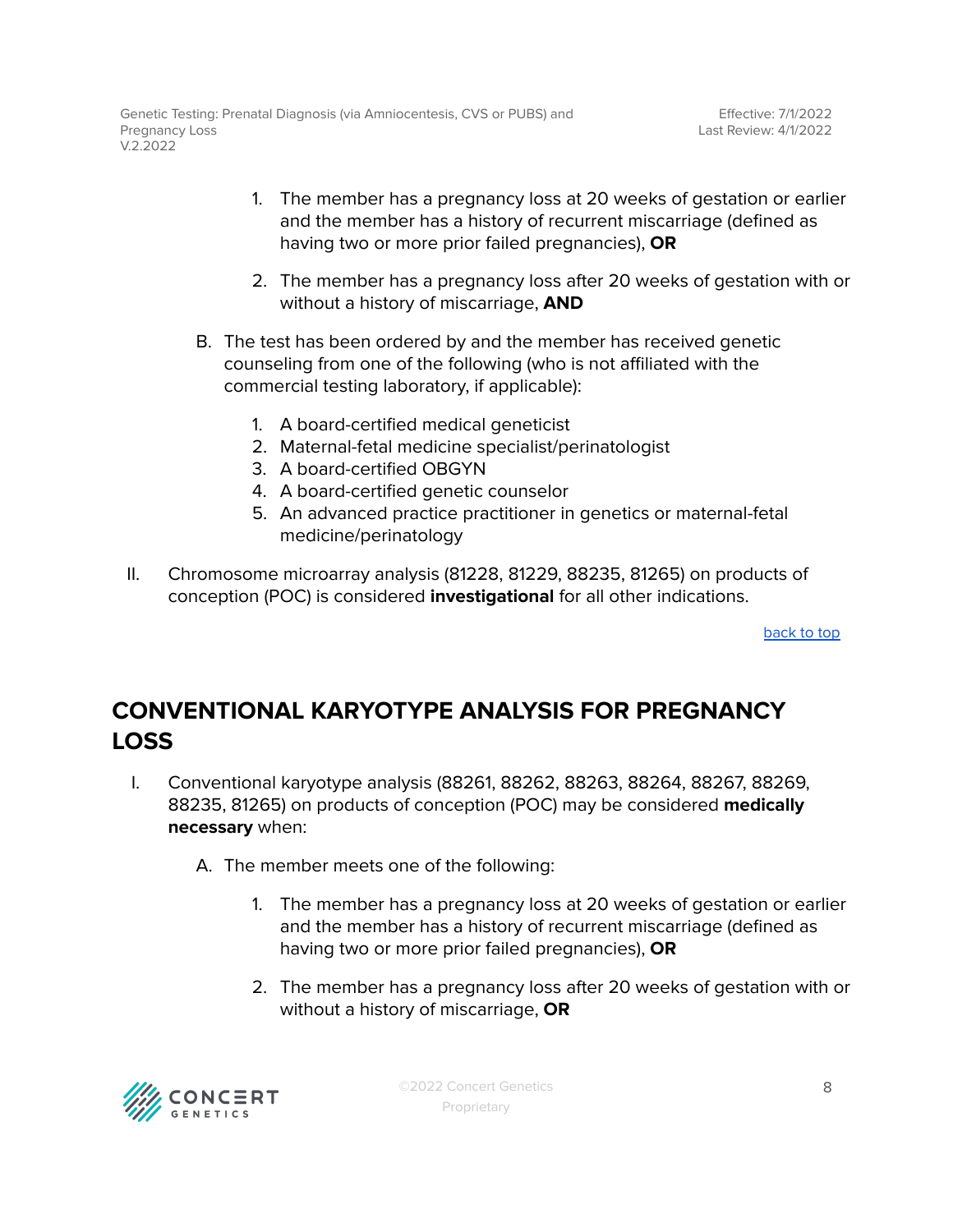- B. Chromosomal microarray analysis was previously performed on POC and gave a negative result and the pregnancy was suspected to have a chromosome rearrangement due to a parental balanced chromosomal translocation, **AND**
- C. The test has been ordered by and the member has received genetic counseling from one of the following (who is not affiliated with the commercial testing laboratory, if applicable):
	- 1. A board-certified medical geneticist
	- 2. Maternal-fetal medicine specialist/perinatologist
	- 3. A board-certified OBGYN
	- 4. A board-certified genetic counselor
	- 5. An advanced practice practitioner in genetics or maternal-fetal medicine/perinatology
- II. Conventional karyotype analysis (88261, 88262, 88263, 88264, 88267, 88269, 88235, 81265) on products of conception (POC) is considered **investigational** for all other indications.

### <span id="page-8-0"></span>**PRENATAL DIAGNOSIS USING EXOME OR GENOME SEQUENCING FOR PREGNANCY LOSS**

I. Prenatal diagnosis on products of conception (POC) using exome or genome sequencing (81265, 81266, 81415, 81416, 81417, 88235, 81265, 81426) is considered **investigational**.

[back](#page-1-0) to top

## <span id="page-8-1"></span>**PRENATAL DIAGNOSIS FOR SINGLE GENE DISORDERS**

I. Prenatal diagnosis for single-gene disorders (81174, 81177-81190, 81200, 81202, 81204, 81205, 81209, 81221, 81239, 81242-81244, 81248, 81250-81260, 81269, 81271, 81274, 81284-81286, 81289, 81290, 81303, 81312, 81330-81332, 81337, 81343, 81344, 81361-81364, 81400-81408, 88235, 81265), via amniocentesis, CVS, or PUBS, may be considered **medically necessary** when:

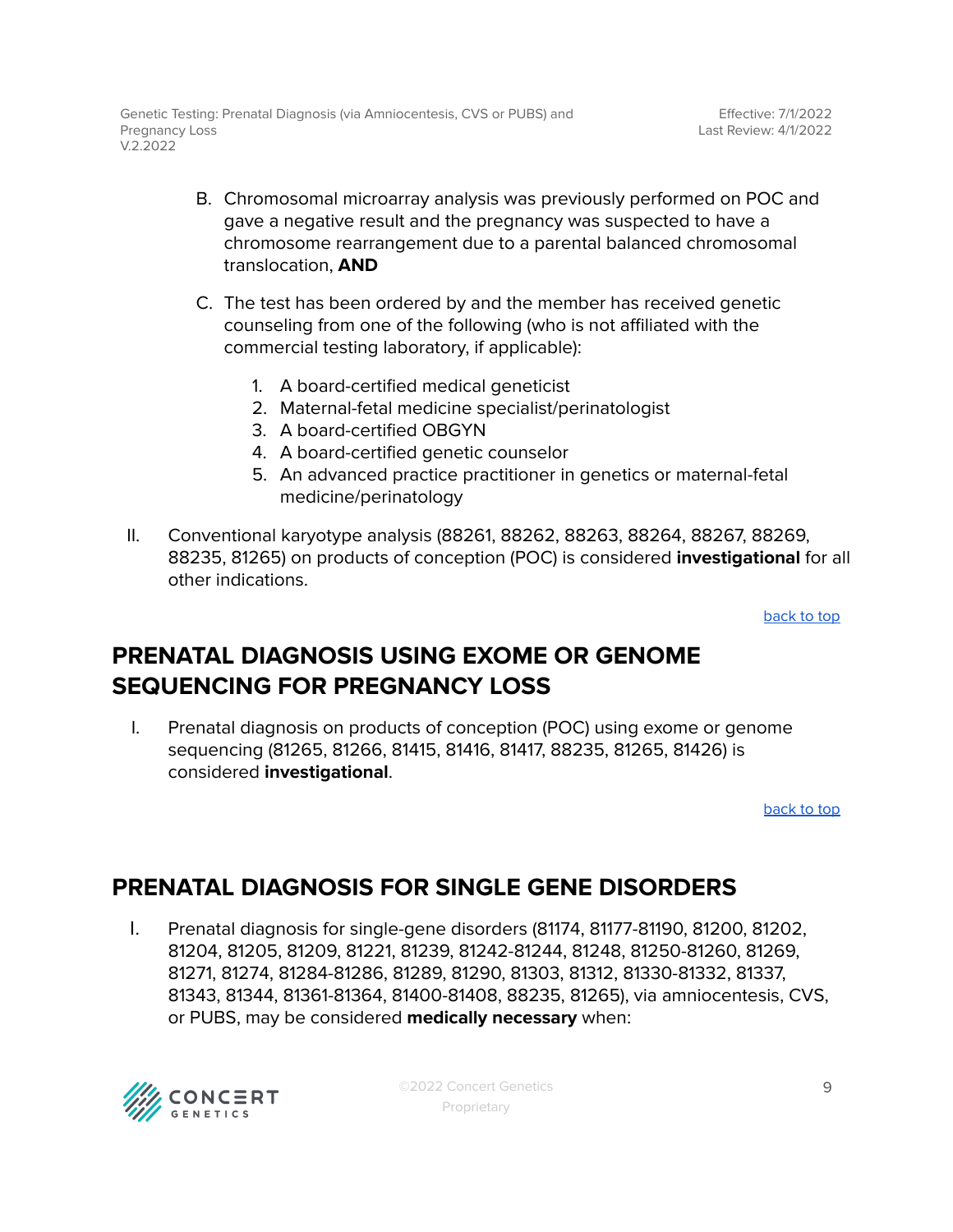- A. The member meets any of the following:
	- 1. At least one biological parent has a known pathogenic variant for an autosomal dominant condition, **OR**
	- 2. Both biological parents are known carriers of an autosomal recessive condition, **OR**
	- 3. One biological parent is suspected or known to be a carrier of an x-linked condition, **OR**
	- 4. The member has a previous affected child with a genetic condition and germline mosaicism is suspected, **AND**
- B. The natural history of the disease is well-understood, and there is a high likelihood that the disease has high morbidity, **AND**
- C. The genetic test has adequate sensitivity and specificity to guide clinical decision making and residual risk is understood, **AND**
- D. The test has been ordered by and the member has received genetic counseling from one of the following (who is not affiliated with the commercial testing laboratory, if applicable):
	- 1. A board-certified medical geneticist
	- 2. Maternal-fetal medicine specialist/perinatologist
	- 3. A board-certified OBGYN
	- 4. A board-certified genetic counselor
	- 5. An advanced practice practitioner in genetics or maternal-fetal medicine/perinatology
- II. Prenatal diagnosis for single-gene disorders (81174, 81177-81190, 81200, 81202, 81204, 81205, 81209, 81221, 81239, 81242-81244, 81248, 81250-81260, 81269, 81271, 81274, 81284-81286, 81289, 81290, 81303, 81312, 81330-81332, 81337, 81343, 81344, 81361-81364, 81400-81408, 88235, 81265), via amniocentesis, CVS, or PUBS, for adult onset single-gene disorders (e.g., hereditary cancer syndromes such as BRCA1/2, Huntington disease, etc.) is considered **not medically necessary**.
- III. Prenatal diagnosis for single-gene disorders (81174, 81177-81190, 81200, 81202, 81204, 81205, 81209, 81221, 81239, 81242-81244, 81248, 81250-81260, 81269,

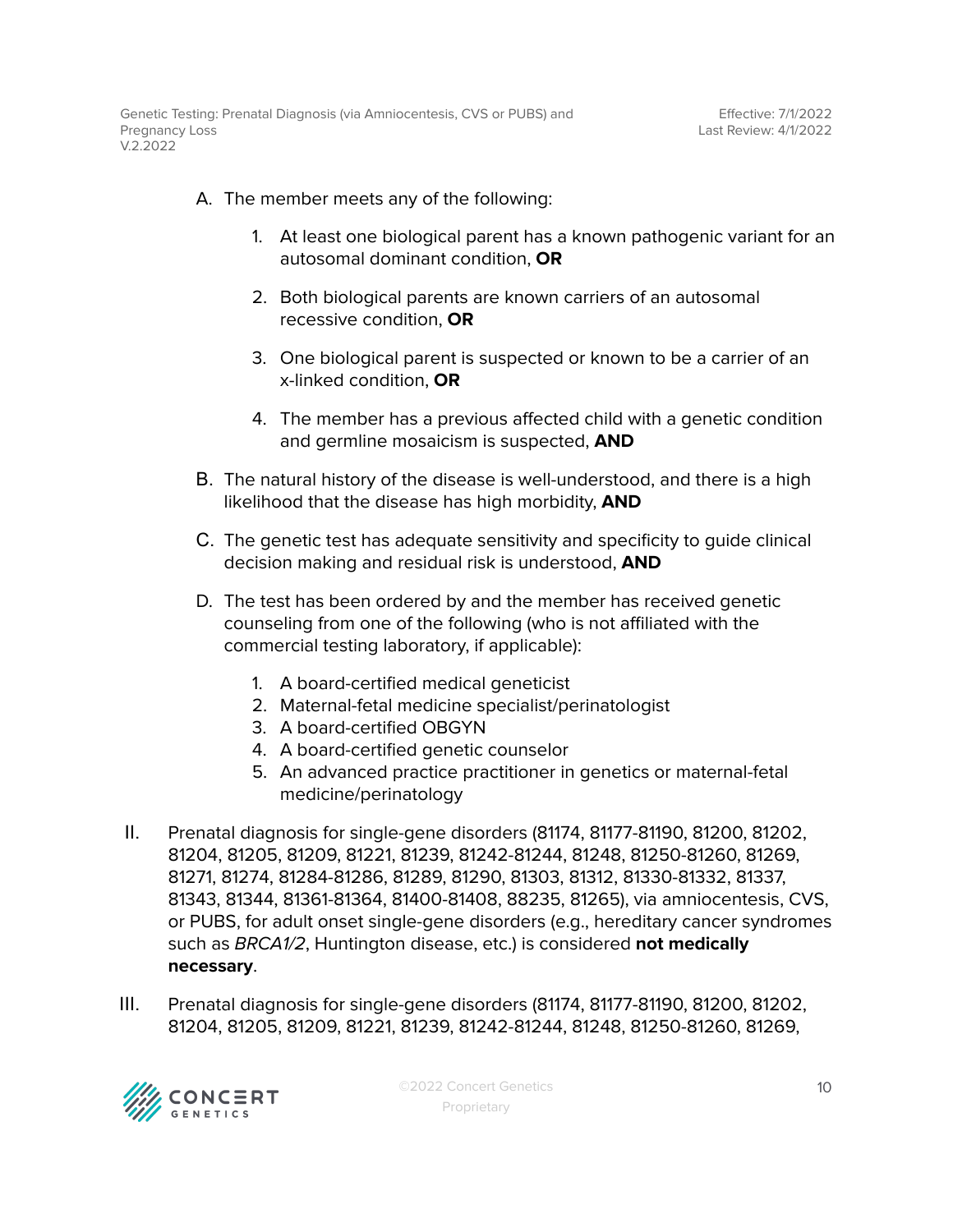81271, 81274, 81284-81286, 81289, 81290, 81303, 81312, 81330-81332, 81337, 81343, 81344, 81361-81364, 81400-81408, 88235, 81265), via amniocentesis, CVS, or PUBS, is considered **investigational** for variants of unknown significance (VUS).

IV. Prenatal diagnosis for single-gene disorders (81174, 81177-81190, 81200, 81202, 81204, 81205, 81209, 81221, 81239, 81242-81244, 81248, 81250-81260, 81269, 81271, 81274, 81284-81286, 81289, 81290, 81303, 81312, 81330-81332, 81337, 81343, 81344, 81361-81364, 81400-81408, 88235, 81265), via amniocentesis, CVS, or PUBS, is considered **investigational** for all other indications.

[back](#page-1-0) to top

### <span id="page-10-0"></span>**PRENATAL DIAGNOSIS FOR NOONAN SPECTRUM DISORDERS/RASOPATHIES**

- I. Prenatal diagnosis for Noonan spectrum disorders/RASopathies, via amniocentesis, CVS, or PUBS, using a Noonan syndrome panel (81442, 88235, 81265) may be considered **medically necessary** when:
	- A. The member meets one of the following:
		- 1. The member's current pregnancy has an ultrasound finding of increased nuchal translucency or cystic hygroma in the first trimester, **OR**
		- 2. The member's current pregnancy has a heart defect (e.g., pulmonary valve stenosis, atrioventricular septal defect, coarctation of the aorta, hypertrophic cardiomyopathy, atrial septal defect, etc.) and a lymphatic anomaly (e.g., edema, hydrops, pleural effusion, polyhydramnios, etc.) in the second trimester, **AND**
	- B. The member's current pregnancy has had a normal karyotype and microarray, **AND**
	- C. The panel being ordered includes, at a minimum, the following genes: BRAF, CBL, HRAS, KRAS, MAP2K1, MAP2K2, NRAS, PTPN11, RAF1, RIT1, SHOC2, SOS1, **AND**

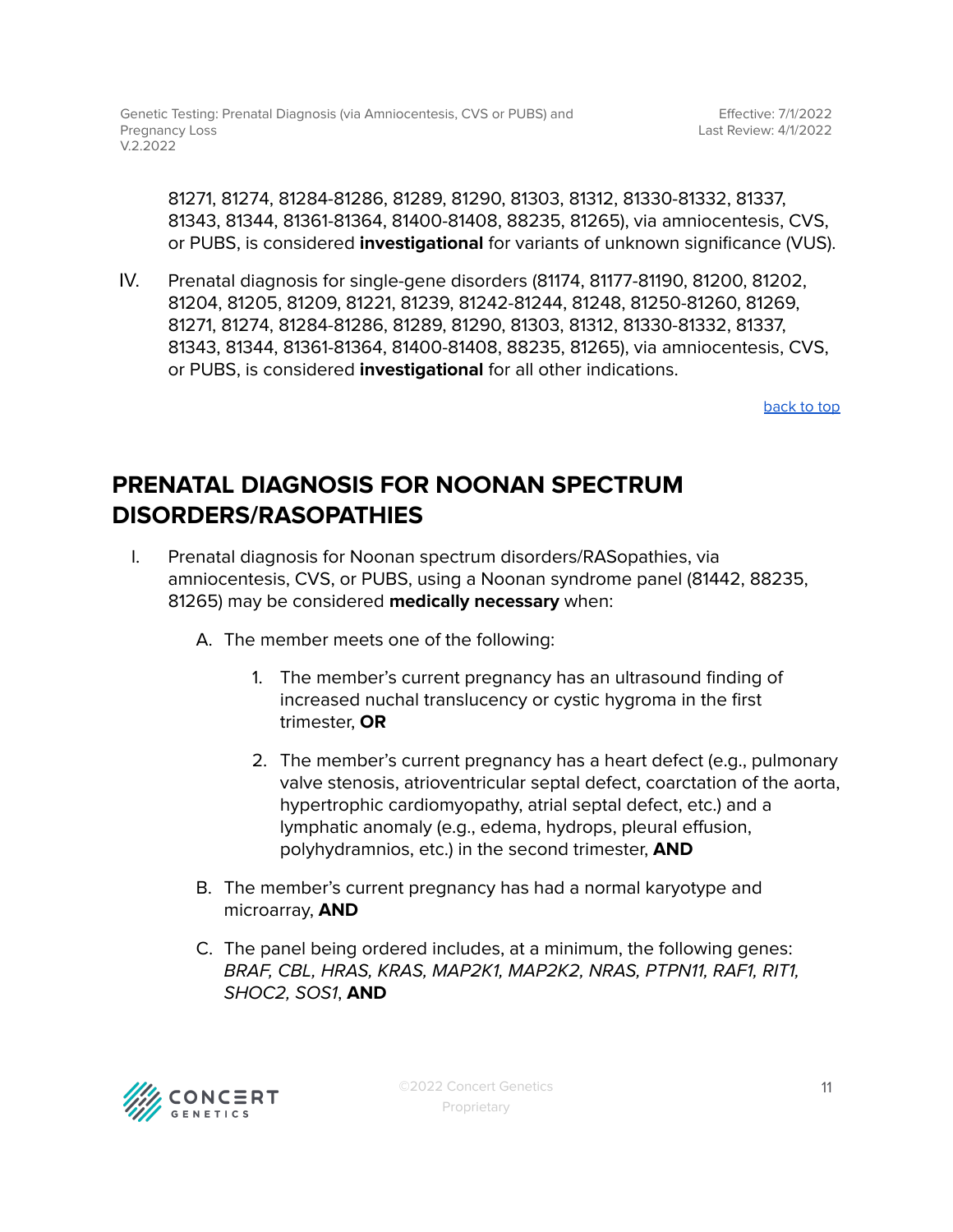- D. Alternate etiologies have been considered and ruled out when possible (e.g., environmental exposure, injury, infection, maternal condition), **AND**
- E. The panel has been ordered by and the member has received genetic counseling from one of the following (who is not affiliated with the commercial testing laboratory, if applicable):
	- 1. A board-certified medical geneticist
	- 2. Maternal-fetal medicine specialist/perinatologist
	- 3. A board-certified OBGYN
	- 4. A board-certified genetic counselor
	- 5. An advanced practice practitioner in genetics or maternal-fetal medicine/perinatology
- II. Prenatal diagnosis for Noonan spectrum disorders/RASopathies, via amniocentesis, CVS, or PUBS, using a Noonan syndrome panel (81442, 88235, 81265) is considered **investigational** for all other indications.

### <span id="page-11-0"></span>**PRENATAL DIAGNOSIS FOR SKELETAL DYSPLASIAS**

- I. Prenatal diagnosis for skeletal dysplasias, via amniocentesis, CVS, or PUBS, using a skeletal dysplasia panel (81408, 81479, 81443, 81406, 88235) may be considered **medically necessary** when:
	- A. The member's current pregnancy has any of the following ultrasound findings:
		- 1. Long bones <5th percentile, **OR**
		- 2. Poor mineralization of the calvarium, **OR**
		- 3. Fractures of long bones (particularly femora), **OR**
		- 4. Bent/bowed bones, **OR**
		- 5. Poor mineralization of the vertebrae, **OR**

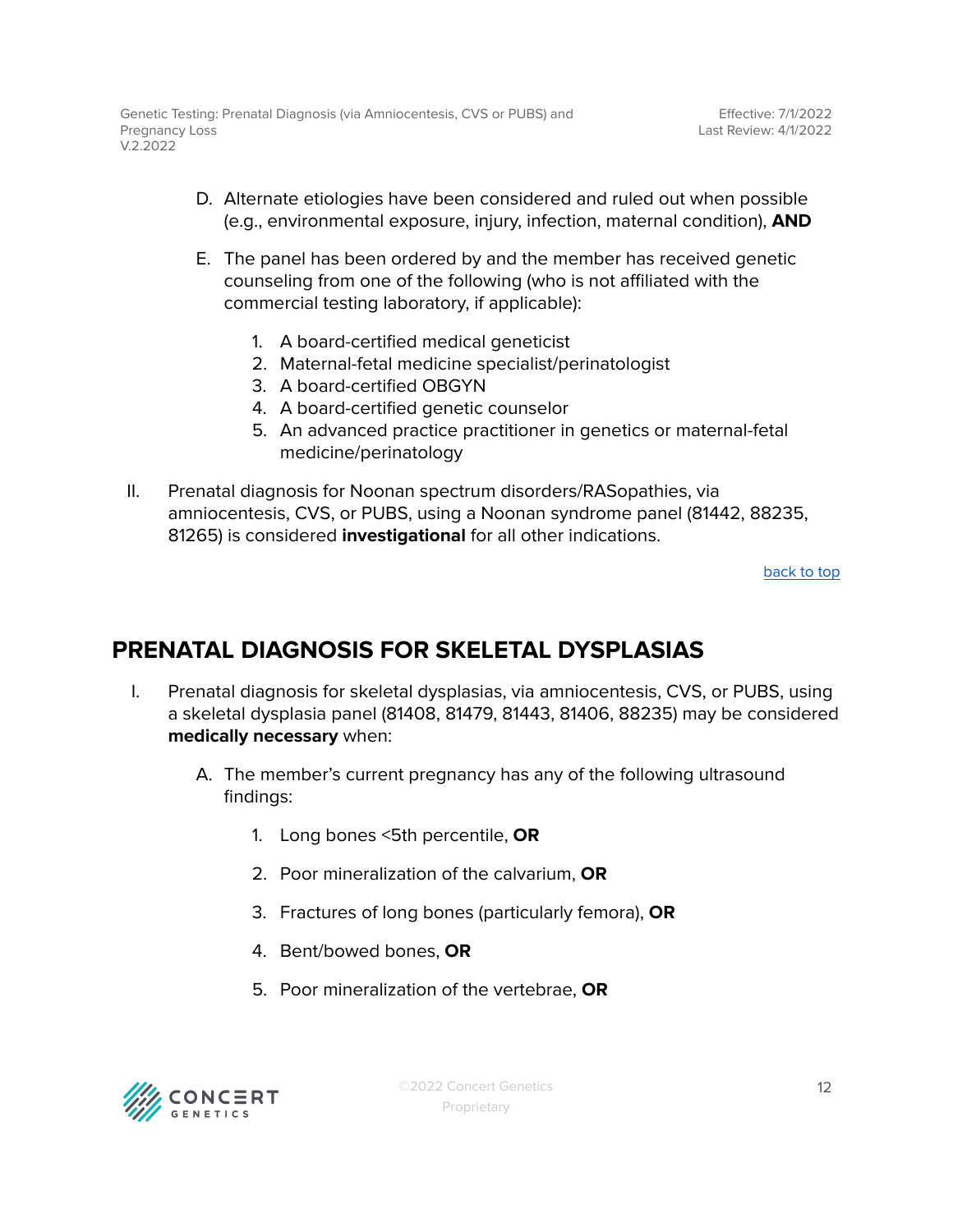- 6. Absent/hypoplastic scapula, **OR**
- 7. Equinovarus, **AND**
- B. The member's current pregnancy has had a normal karyotype and microarray, **AND**
- C. The panel being ordered includes, at a minimum, the following genes: ALPL, COL1A1, COL1A2, COL2A1, FGFR3, INPPL1, NKX3-2, SLC26A2, SOX9, TRIP11, **AND**
- D. The panel has been ordered by and the member has received genetic counseling from one of the following (who is not affiliated with the commercial testing laboratory, if applicable):
	- 1. A board-certified medical geneticist
	- 2. Maternal-fetal medicine specialist/perinatologist
	- 3. A board-certified OBGYN
	- 4. A board-certified genetic counselor
	- 5. An advanced practice practitioner in genetics or maternal-fetal medicine/perinatology
- II. Prenatal diagnosis for skeletal dysplasias, via amniocentesis, CVS, or PUBS, using a skeletal dysplasia panel (81408, 81479, 81443, 81406, 88235) is considered **investigational** for all other indications.

### <span id="page-12-0"></span>**PRENATAL DIAGNOSIS VIA EXOME SEQUENCING**

- I. Prenatal diagnosis, via amniocentesis, CVS, or PUBS, using exome sequencing (81415, 81416, 81417, 88235, 81265) may be considered **medically necessary** when:
	- A. The member's current pregnancy has either of the following:
		- 1. Non-immune hydrops fetalis, **OR**
		- 2. Two or more major malformations on ultrasound, which are affecting different organ systems (see definitions), **AND**

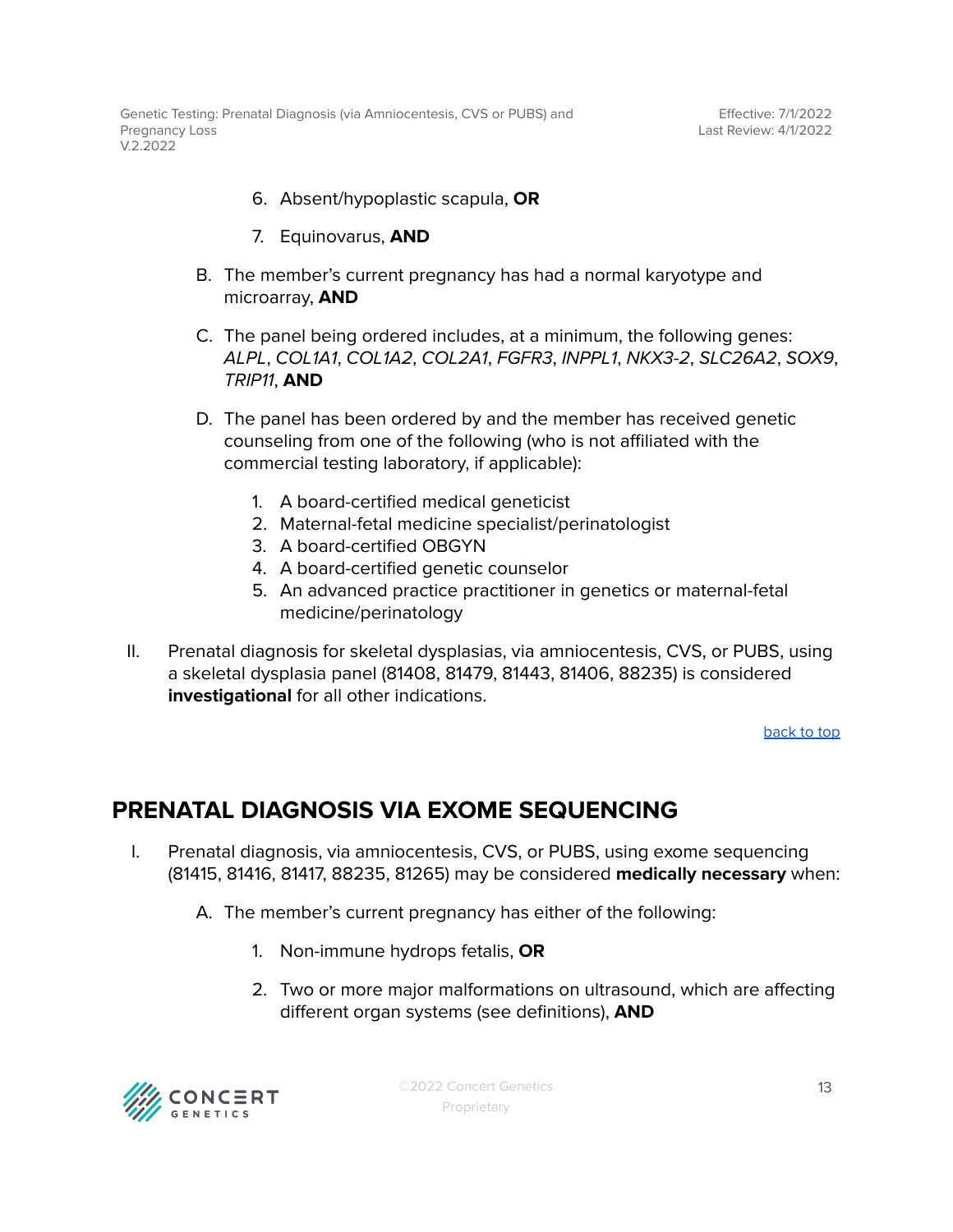- B. The member's current pregnancy has had a karyotype and microarray performed and the results were negative/normal, **AND**
- C. Alternate etiologies have been considered and ruled out when possible (e.g., environmental exposure, injury, infection, maternal condition), **AND**
- D. Postnatal testing may not be feasible due to poor prognosis and increased risk of neonatal demise, **AND**
- E. The panel has been ordered by and the member has received genetic counseling from one of the following (who is not affiliated with the commercial testing laboratory, if applicable):
	- 1. A board-certified medical geneticist
	- 2. Maternal-fetal medicine specialist/perinatologist
	- 3. A board-certified OBGYN
	- 4. A board-certified genetic counselor
	- 5. An advanced practice practitioner in genetics or maternal-fetal medicine/perinatology
- II. Prenatal diagnosis, via amniocentesis, CVS, or PUBS, using exome sequencing (81415, 81416, 81417, 88235, 81265) is considered **investigational** for all other indications.

### <span id="page-13-0"></span>**PRENATAL DIAGNOSIS USING GENOME SEQUENCING**

II. Prenatal diagnosis, via amniocentesis, CVS, or PUBS, using genome sequencing (81425, 81426, 81427, 88235, 81265) is considered **investigational**.

[back](#page-1-0) to top

## **NOTES AND DEFINITIONS**

1. **Major malformations** are structural defects that have a significant effect on function or appearance. They may be lethal or associated with possible survival



©2022 Concert Genetics Proprietary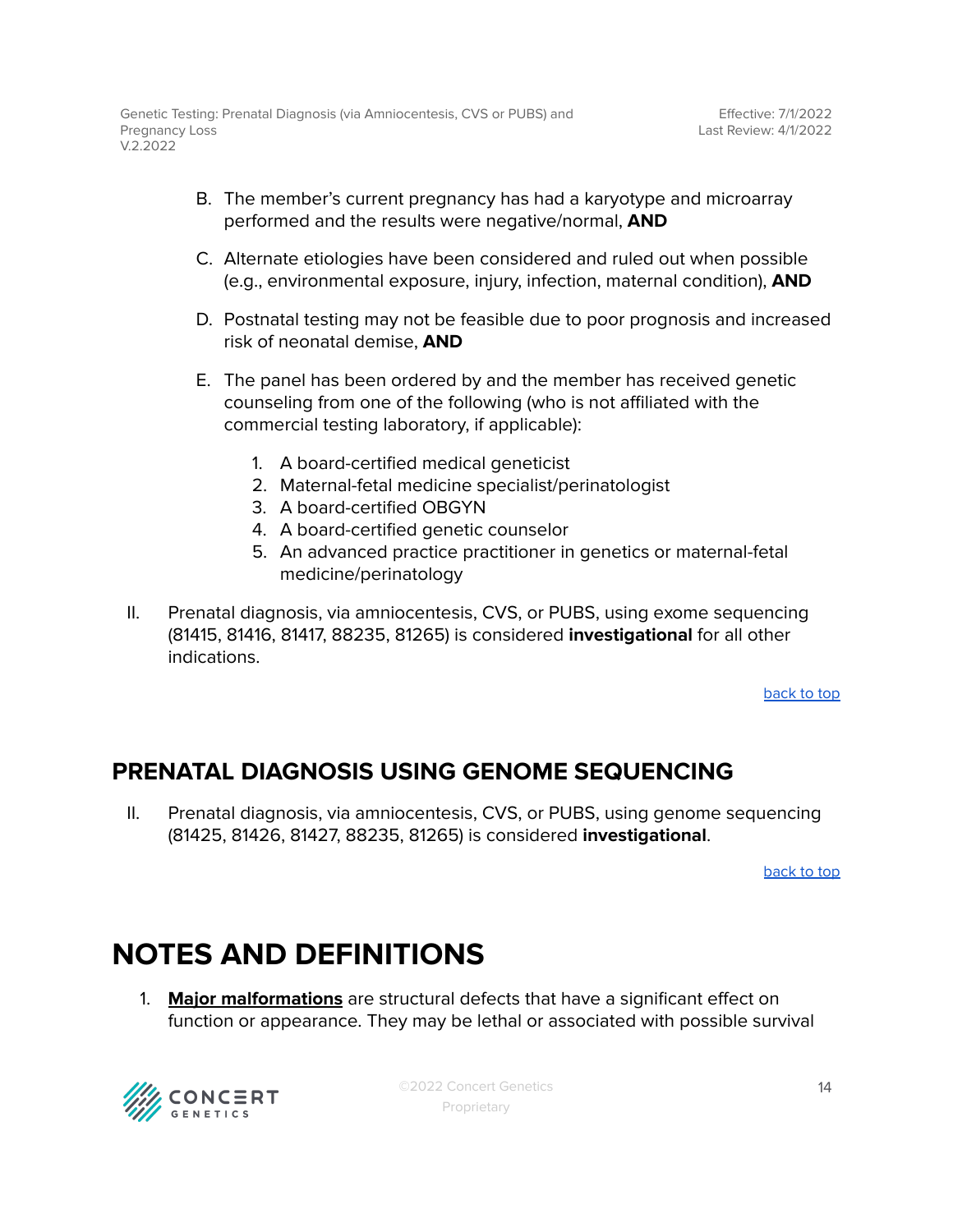with severe or moderate immediate or long-term morbidity. Examples by organ system include:

- Genitourinary: renal agenesis (unilateral or bilateral), hypoplastic/cystic kidney
- Cardiovascular: complex heart malformations (such as pulmonary valve stenosis, tetralogy of fallot, transposition of the great arteries, coarctation of the aorta, hypoplastic left heart syndrome
- Musculoskeletal: osteochondrodysplasia/osteogenesis imperfecta, clubfoot, craniosynostosis
- Central nervous system: anencephaly, hydrocephalus, myelomeningocele
- Body wall: omphalocele/gastroschisis
- Respiratory: cystic adenomatoid lung malformation
- 2. **Amniocentesis** is a procedure in which a sample of amniotic fluid is removed from the uterus for prenatal diagnostic testing.
- 3. **Chorionic Villi Sampling (CVS)** is a procedure where a sample of chorionic villi is removed from the placenta for prenatal diagnostic testing.
- 4. **Percutaneous Umbilical Cord Blood Sampling (PUBS)** is a procedure where a sample of fetal blood is extracted from the vein in the umbilical cord.

## **CLINICAL CONSIDERATIONS**

The decision to elect a prenatal diagnostic test and/or genetic testing following pregnancy loss should be made jointly by the mother and/or parents and the treating clinician. Genetic counseling, including facilitation of decision making, is strongly recommended.

In most cases, prenatal genetic testing for single gene disorders using molecular genetic testing requires knowledge of the familial genetic variant which has been identified in a family member (e.g., biological mother, biological father, and/or sibling).

[back](#page-1-0) to top

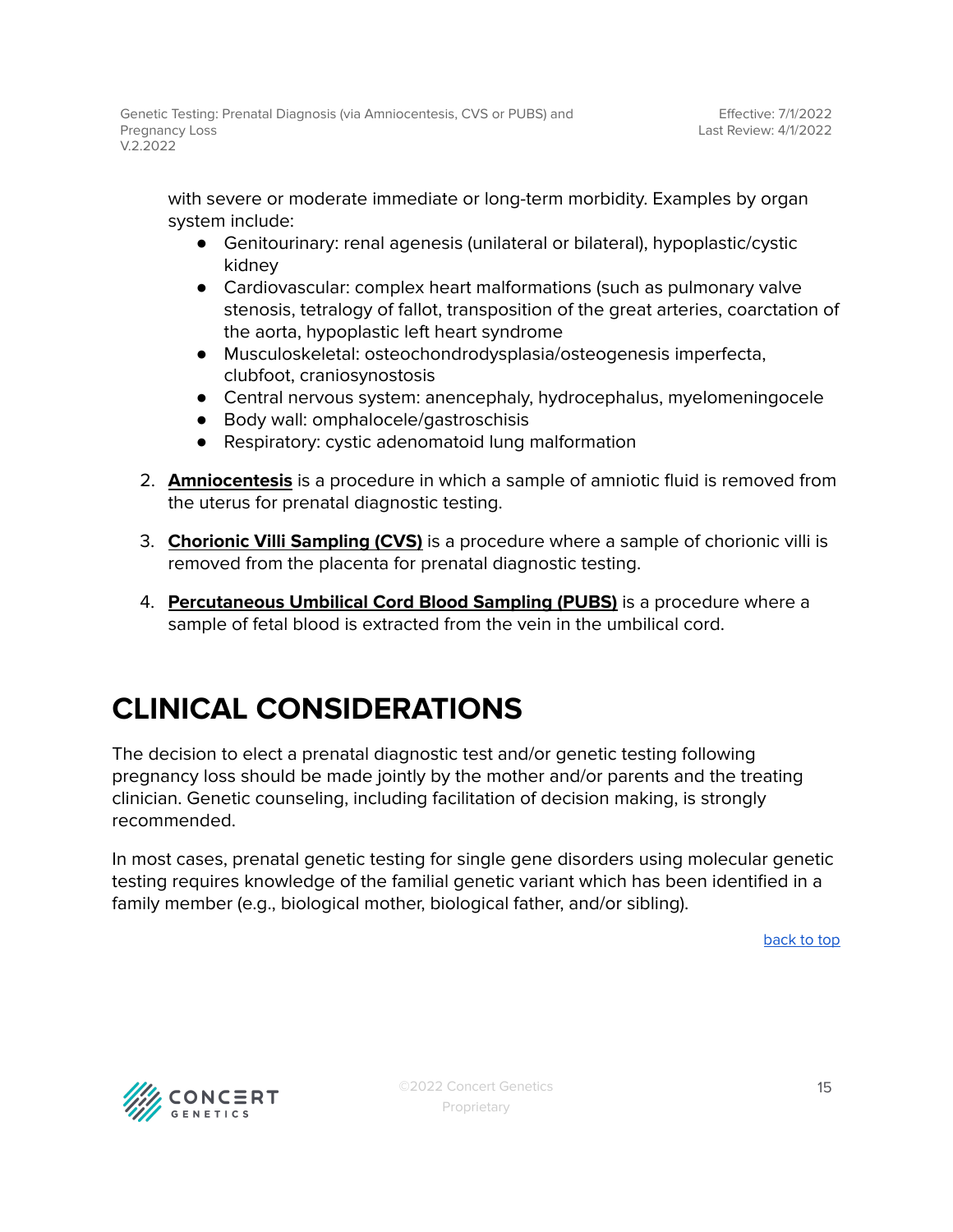Genetic Testing: Prenatal Diagnosis (via Amniocentesis, CVS or PUBS) and Pregnancy Loss V.2.2022

## **BACKGROUND AND RATIONALE**

#### **Practice Guidelines and Committee Statements**

#### American College of Obstetricians and Gynecologists (ACOG) and Society for Maternal Fetal Medicine (SMFM)

ACOG and SMFM (2016) issued a committee opinion No. 682 which included the following conclusions and recommendations for the use of chromosomal microarray testing and next-generation sequencing in prenatal diagnosis:

- "Chromosomal microarray analysis is a method of measuring gains and losses of DNA throughout the human genome. It can identify chromosomal aneuploidy and other large changes in the structure of chromosomes that would otherwise be identified by standard karyotype analysis, as well as submicroscopic abnormalities that are too small to be detected by traditional modalities."
- "Most genetic changes identified by chromosomal microarray analysis that typically are not identified on standard karyotype are not associated with increasing maternal age; therefore, the use of this test can be considered for all women, regardless of age, who undergo prenatal diagnostic testing."
- "Prenatal chromosomal microarray analysis is recommended for a patient with a fetus with one or more major structural abnormalities identified on ultrasonographic examination and who is undergoing invasive prenatal diagnosis. This test typically can replace the need for fetal karyotype."
- "In a patient with a structurally normal fetus who is undergoing invasive prenatal diagnostic testing, either fetal karyotyping or a chromosomal microarray analysis can be performed."
- "Chromosomal microarray analysis of fetal tissue (ie, amniotic fluid, placenta, or products of conception) is recommended in the evaluation of intrauterine fetal death or stillbirth when further cytogenetic analysis is desired because of the test's increased likelihood of obtaining results and improved detection of causative abnormalities."
- "Comprehensive patient pretest and posttest genetic counseling from an obstetrician–gynecologist or other health care provider with genetics expertise regarding the benefits, limitations, and results of chromosomal microarray analysis is essential."
- "Chromosomal microarray analysis should not be ordered without informed consent, which should include discussion of the potential to identify findings of uncertain significance, nonpaternity, consanguinity, and adult-onset disease."

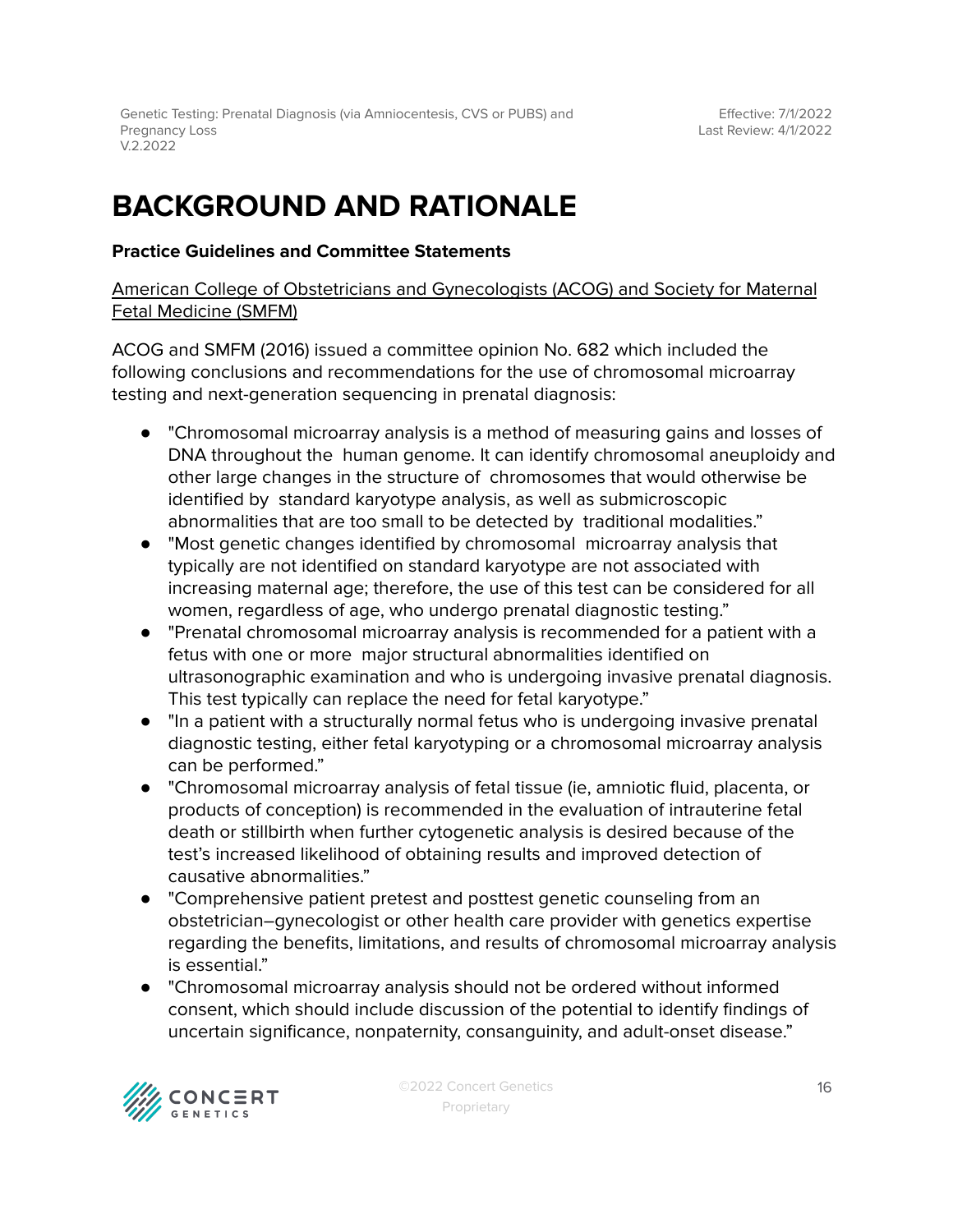● "The routine use of whole-genome or whole-exome sequencing for prenatal diagnosis is not recommended outside of the context of clinical trials until sufficient peer-reviewed data and validation studies are published."

ACOG and SMFM (2016) published the joint practice bulletin No. 162 and made the following considerations and recommendations regarding prenatal diagnostic testing for genetic disorders:

### The following recommendations and conclusions are based on good and consistent scientific evidence (Level A):

- "Chromosomal microarray analysis has been found to detect a pathogenic (or likely pathogenic) copy number variant in approximately 1.7% of patients with a normal ultrasound examination result and a normal karyotype, and it is recommended that chromosomal microarray analysis be made available to any patient choosing to undergo invasive diagnostic testing."
- "Early amniocentesis (before 14 weeks of gestation) is not recommended."
- "When structural abnormalities are detected by prenatal ultrasound examination, chromosomal microarray will identify clinically significant chromosomal abnormalities in approximately 6% of the fetuses that have a normal karyotype. For this reason, chromosomal microarray analysis should be recommended as the primary test (replacing conventional karyotype) for patients undergoing prenatal diagnosis for the indication of a fetal structural abnormality detected by ultrasound examination. If a structural abnormality is strongly suggestive of a particular aneuploidy in the fetus (eg, duodenal atresia or an atrioventricular heart defect, which are characteristic of trisomy 21), karyotype with or without FISH may be offered before chromosomal microarray analysis."

### The following recommendations and conclusions are based on limited or inconsistent scientific evidence (Level B):

● "An abnormal FISH result should not be considered diagnostic. Therefore, clinical decision making based on information from FISH should include at least one of the following additional results: confirmatory traditional metaphase chromosome analysis or chromosomal microarray, or consistent clinical information (such as abnormal ultrasonographic findings or a positive screening test result for Down syndrome or trisomy 18)."

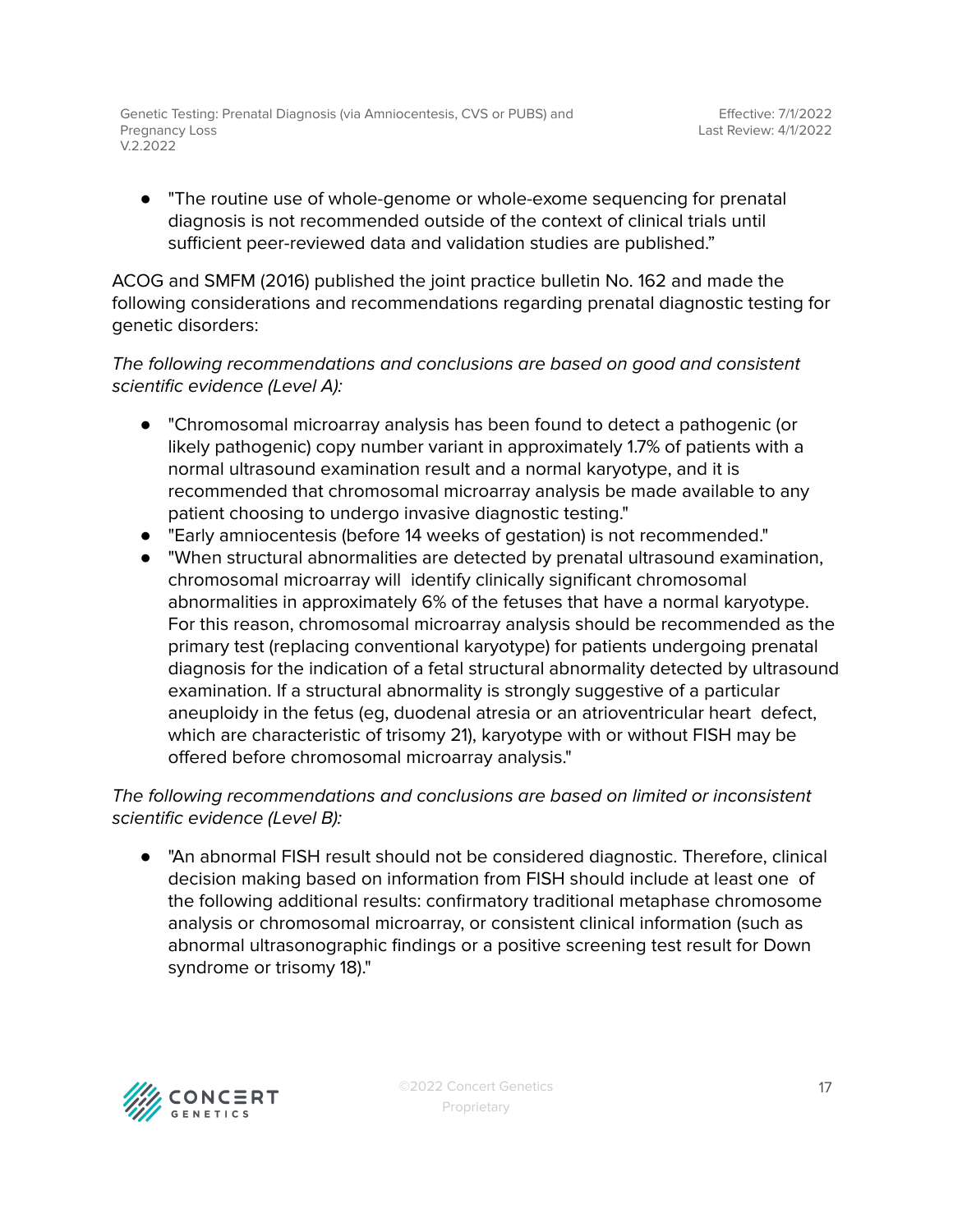### The following recommendations and conclusions are based primarily on consensus and expert opinion (Level C):

- "All pregnant women should be offered prenatal assessment for aneuploidy by screening or diagnostic testing regardless of maternal age or other risk factors."
- "Prenatal genetic testing cannot identify all abnormalities or problems in a fetus, and any testing should be focused on the individual patient's risks, reproductive goals, and preferences."
- "Genetic testing should be discussed as early as possible in pregnancy, ideally at the first obstetric visit, so that first-trimester options are available."

### American Society for Reproductive Medicine

The American Society for Reproductive Medicine (2012) issued an opinion on the evaluation and treatment of recurrent pregnancy loss. The statement drew the following conclusions:

- "Evaluation of recurrent pregnancy loss can proceed after 2 consecutive clinical pregnancy losses."
- "Assessment of recurrent pregnancy loss focuses on screening for genetic factors and antiphospholipid syndrome, assessment of uterine anatomy, hormonal and metabolic factors, and lifestyle variables. These may include:
	- Peripheral karyotype of the parents.
	- $\circ$  Screening for lupus anticoagulant, anticardiolipin antibodies, and anti-β<sub>2</sub> glycoprotein I.
	- Sonohysterogram, hysterosalpingogram, and/or hysteroscopy.
	- Screening for thyroid and prolactin abnormalities."
- "Karyotypic analysis of products of conception may be useful in the setting of ongoing therapy for recurrent pregnancy loss."

### American College of Medical Genetics and Genomics

ACMG issued a statement on the use of fetal exome sequencing in prenatal diagnosis (2020) that included the following points to consider:

● "Exome sequencing may be considered for a fetus with ultrasound anomalies when standard CMA and karyotype analysis have failed to yield a definitive diagnosis. If a specific diagnosis is suspected, molecular testing for the suggested disorder (with single-gene test or gene panel) should be the initial test. At the

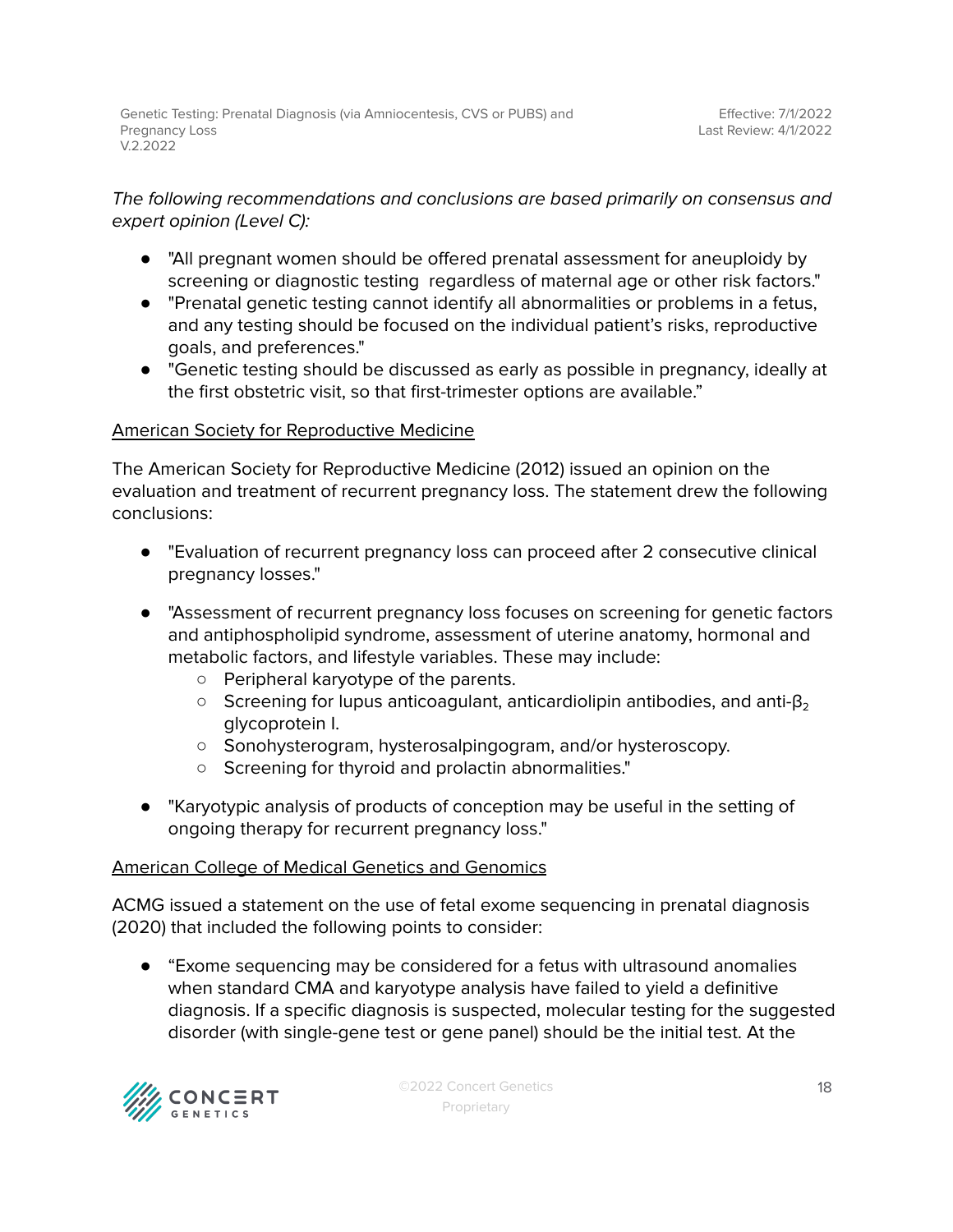present time, there are no data supporting the clinical use for ES for other reproductive indications, such as the identification of sonographic markers suggestive of aneuploidy or a history of recurrent unexplained pregnancy loss."

- "Pretest counseling is ideally provided by a genetics professional during which the types of variants that may be returned in a laboratory report for all tested family members would be reviewed. Both pretest counseling"
- "With the use of prenatal ES, the turnaround time has to be rapid to maintain all aspects of reproductive choice. A rapid turnaround time has been demonstrated in the postnatal setting for critical genetic diagnoses in a pediatric and neonatal setting. Laboratories offering prenatal ES should have clearly defined turnaround times for this time-sensitive test."
- "Post-test counseling is recommended, regardless of the test result. It should be provided by individuals with relevant expertise, preferably a genetics professional."

ACMG issued guidelines for the prenatal diagnosis of fetal skeletal dysplasias (2009) that included the following recommendations:

- "Molecular testing should be offered in those pregnancies at-risk for homozygosity or compound heterozygosity for skeletal dysplasias. Both parents' mutations should have been identified, ideally before pregnancy."
- "Individuals with skeletal dysplasias known to be due to a number of different mutations should be encouraged to obtain molecular analysis before pregnancy."
- "In cases where molecular testing is performed and ultrasound findings suggest a lethal prognosis, then counseling should be based on clinical findings and molecular testing should be considered to confirm the clinical findings."

### National Society of Genetic Counselors (NSGC)

The National Society of Genetic Counselors updated a position statement (2017) regarding the genetic testing of minors for adult-onset conditions, stating the following:

"[NSGC] encourages deferring predictive genetic testing of minors for adult-onset conditions when results will not impact childhood medical management or significantly benefit the child. Predictive testing should optimally be deferred until the individual has the capacity to weigh the associated risks, benefits, and limitations of this information, taking his/her circumstances, preferences, and beliefs into account to preserve his/her autonomy and right to an open future."

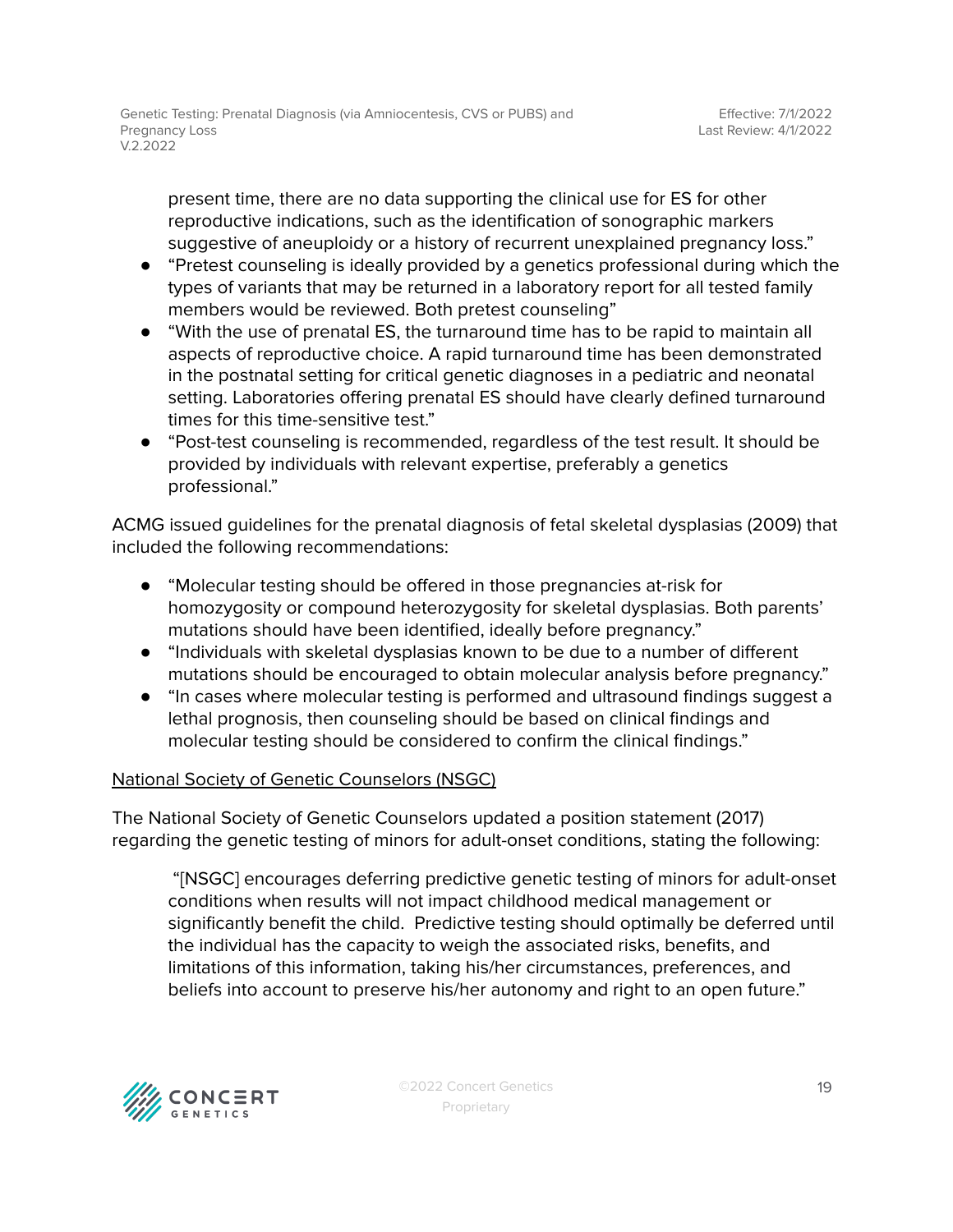#### Huntington's Disease Society of America

Huntington's Disease Society of America published a protocol for genetic testing for Huntington's disease (2016) which include the following statements on prenatal testing for HD:

- "Individuals or couples considering prenatal testing are advised to seek genetic counseling prior to a pregnancy. Many reproductive options are available to Individuals affected by or at risk for HD, of which prenatal testing is one. Samples for prenatal analysis of the HD gene may be obtained in two ways: by chorionic villus sampling at 10-12 weeks of pregnancy, or by amniocentesis at 14-20 weeks. Some couples may also desire preimplantation testing of a fertilized embryo. This requires the use of fertility drugs and other procedures available only at specialized in vitro fertilization centers."
- "Chorionic Villus Sampling (CVS) is offered at some clinics for women from their 10th through 12th weeks of pregnancy. Amniocentesis can be done from the 14th through 20th weeks of pregnancy. This process includes genetic counseling to explore the parents' questions and concerns and to educate them about the risks involved. It is important for parents to explore what they hope to gain from this procedure, especially if they are not planning to terminate the pregnancy. As with testing of asymptomatic minors, CVS and Amniocentesis take away the child's option not to know his or her gene status."
- "CVS and Amniocentesis can be done if a parent is at risk or if he or she has tested positive for the gene that causes HD. If a parent has decided not to test, then genetic counseling must include the impact for both the parents and child of getting a positive result for the fetus. Testing the fetus when a parent does not want to know his/her own gene status can lead to a difficult situation wherein the at-risk parent will come to know his or her genetic status as a result of the fetal test. These instances require careful consideration."

[back](#page-1-0) to top

## <span id="page-19-0"></span>**REFERENCES**

1. Practice Committee of the American Society for Reproductive Medicine. Evaluation and treatment of recurrent pregnancy loss: a committee opinion. Fertil Steril. 2012;98(5):1103-1111. doi:10.1016/j.fertnstert.2012.06.048



©2022 Concert Genetics Proprietary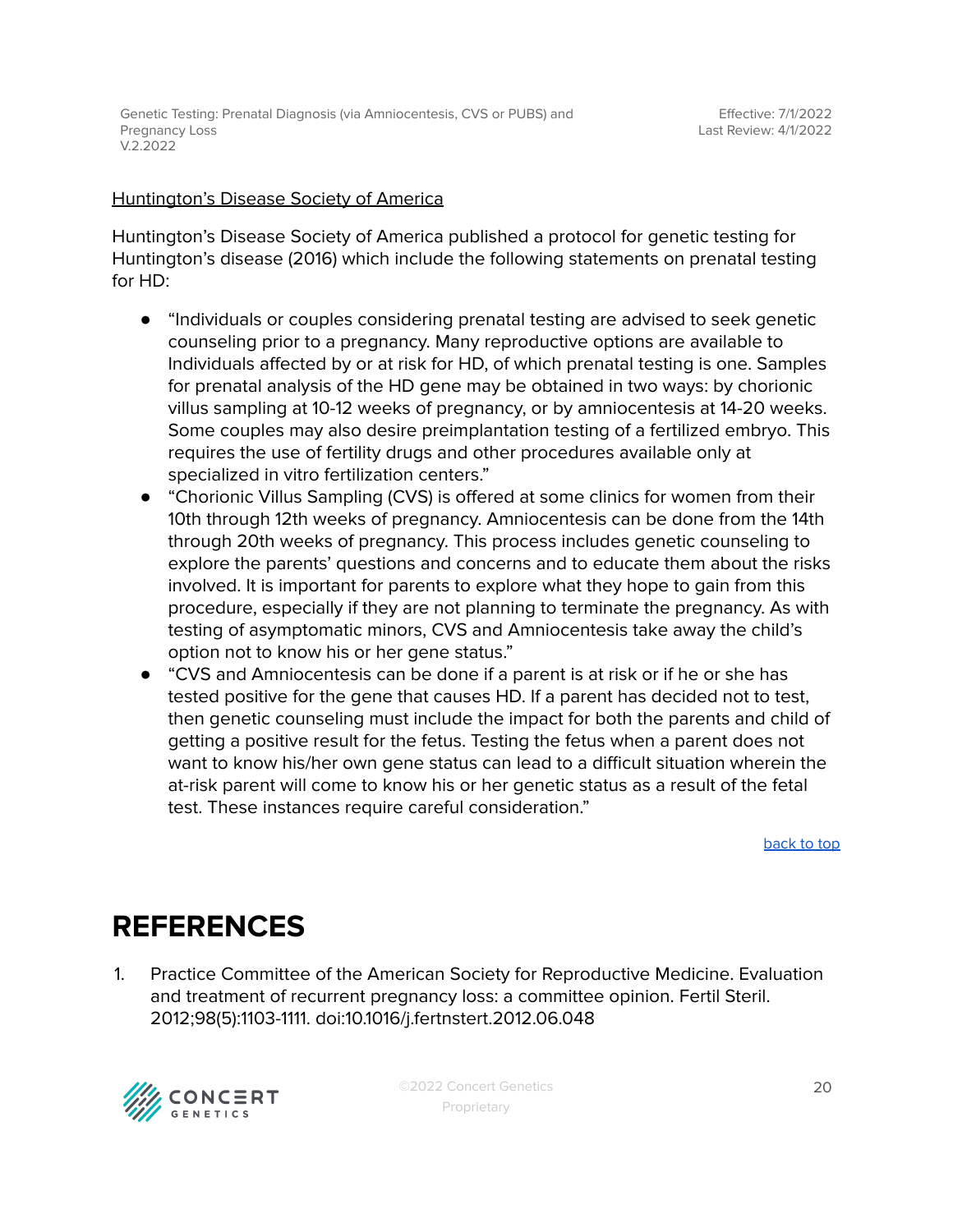- 2. Committee on Genetics and the Society for Maternal-Fetal Medicine. Committee Opinion No.682: Microarrays and Next-Generation Sequencing Technology: The Use of Advanced Genetic Diagnostic Tools in Obstetrics and Gynecology. Obstet Gynecol. 2016;128(6):e262-e268. doi:10.1097/AOG.0000000000001817
- 3. American College of Obstetricians and Gynecologists' Committee on Practice Bulletins—Obstetrics; Committee on Genetics; Society for Maternal–Fetal Medicine. Practice Bulletin No. 162: Prenatal Diagnostic Testing for Genetic Disorders. Obstet Gynecol. 2016;127(5):e108-e122. doi:10.1097/AOG.0000000000001405
- 4. Sahoo T, Dzidic N, Strecker MN, et al. Comprehensive genetic analysis of pregnancy loss by chromosomal microarrays: outcomes, benefits, and challenges. Genet Med. 2017;19(1):83-89. doi:10.1038/gim.2016.69
- 5. Test and Technology Transfer Committee, American College of Medical Genetics, 9650 Rockville Pike, Bethesda, MD 20814-3998, United States.. Technical and clinical assessment of fluorescence in situ hybridization: an ACMG/ASHG position statement. I. Technical considerations. Test and Technology Transfer Committee. Genet Med. 2000;2(6):356-361. doi:10.1097/00125817-200011000-00011
- 6. Zhou X, Chandler N, Deng L, Zhou J, Yuan M, Sun L. Prenatal diagnosis of skeletal dysplasias using a targeted skeletal gene panel. Prenat Diagn. 2018;38(9):692-699. doi:10.1002/pd.5298
- 7. Krakow D, Lachman RS, Rimoin DL. Guidelines for the prenatal diagnosis of fetal skeletal dysplasias. Genet Med. 2009;11(2):127-133. doi:10.1097/GIM.0b013e3181971ccb
- 8. Mortier GR, Cohn DH, Cormier-Daire V, et al. Nosology and classification of genetic skeletal disorders: 2019 revision. Am J Med Genet A. 2019;179(12):2393-2419. doi:10.1002/ajmg.a.61366
- 9. Leach NT, Wilson Mathews DR, Rosenblum LS, Zhou Z, Zhu H, Heim RA. Comparative assessment of gene-specific variant distribution in prenatal and postnatal cohorts tested for Noonan syndrome and related conditions [published correction appears in Genet Med. 2018 Jul 26;:]. Genet Med. 2019;21(2):417-425. doi:10.1038/s41436-018-0062-0
- 10. Leach NT, Wilson Mathews DR, Rosenblum LS, Zhou Z, Zhu H, Heim RA. Correction: Comparative assessment of gene-specific variant distribution in prenatal and postnatal cohorts tested for Noonan syndrome and related conditions. Genet Med. 2019;21(7):1670. doi:10.1038/s41436-018-0128-z
- 11. Monaghan KG, Leach NT, Pekarek D, Prasad P, Rose NC; ACMG Professional Practice and Guidelines Committee. The use of fetal exome sequencing in prenatal

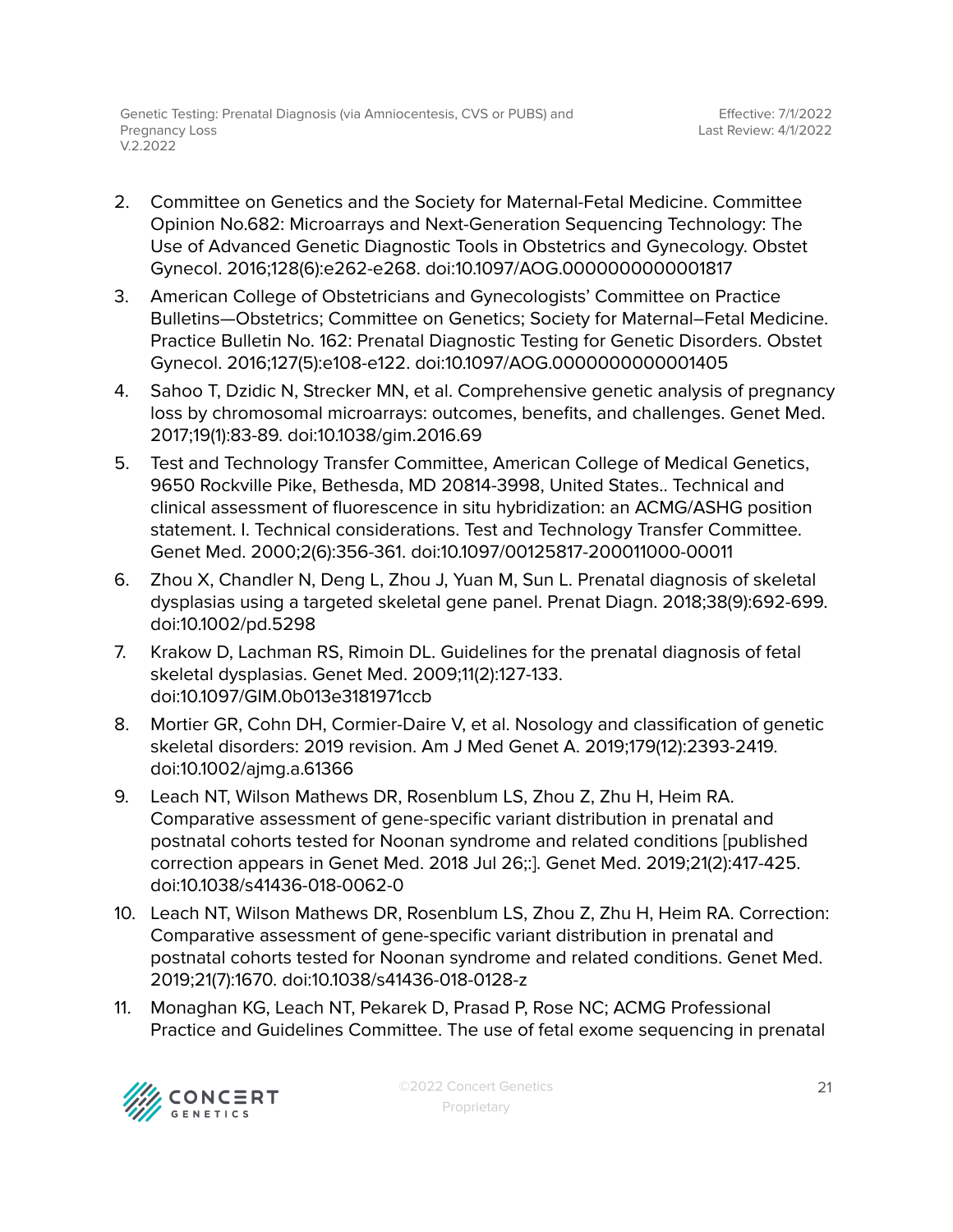diagnosis: a points to consider document of the American College of Medical Genetics and Genomics (ACMG). Genet Med. 2020;22(4):675-680. doi:10.1038/s41436-019-0731-7

- 12. Sparks TN, Lianoglou BR, Adami RR, et al. Exome Sequencing for Prenatal Diagnosis in Nonimmune Hydrops Fetalis [published online ahead of print, 2020 Oct 7]. N Engl J Med. 2020;10.1056/NEJMoa2023643. doi:10.1056/NEJMoa2023643
- 13. Donley G, Hull SC, Berkman BE. Prenatal whole genome sequencing: just because we can, should we?. Hastings Cent Rep. 2012;42(4):28-40. doi:10.1002/hast.50
- 14. "Prenatal Testing for Adult-Onset Condition". Position Statement from National Society for Genetic Counselors. [https://www.nsgc.org/Policy-Research-and-Publications/Position-Statements/Position](https://www.nsgc.org/Policy-Research-and-Publications/Position-Statements/Position-Statements/Post/prenatal-testing-for-adult-onset-conditions-1) [-Statements/Post/prenatal-testing-for-adult-onset-conditions-1.](https://www.nsgc.org/Policy-Research-and-Publications/Position-Statements/Position-Statements/Post/prenatal-testing-for-adult-onset-conditions-1) Released October 9, 2018. Updated June 26, 2019.
- 15. "Genetic Testing Protocol for Huntington's Disease". Huntington's Disease Society of America. <http://hdsa.org/wp-content/uploads/2015/02/HDSA-Gen-Testing-Protocol-for-HD.pdf>. 2016. Accessed October 27, 2020.
- 16. Stuurman KE, Joosten M, van der Burgt I, et al. Prenatal ultrasound findings of rasopathies in a cohort of 424 fetuses: update on genetic testing in the NGS era. J Med Genet. 2019;56(10):654-661. doi:10.1136/jmedgenet-2018-105746
- 17. Tolusso LK, Hazelton P, Wong B, Swarr DT. Beyond diagnostic yield: prenatal exome sequencing results in maternal, neonatal, and familial clinical management changes [published online ahead of print, 2021 Jan 13]. Genet Med. 2021;1-9. doi:10.1038/s41436-020-01067-9
- 18. Pratt M, Garritty C, Thuku M, et al. Application of exome sequencing for prenatal diagnosis: a rapid scoping review. Genet Med. 2020;22(12):1925-1934. doi:10.1038/s41436-020-0918-y
- 19. Miller DT, Lee K, Gordon AS, et al. Recommendations for reporting of secondary findings in clinical exome and genome sequencing, 2021 update: a policy statement  $\epsilon$ the American College of Medical Genetics and Genomics (ACMG) [published online ahead of print, 2021 May 20]. Genet Med. 2021;10.1038/s41436-021-01171-4. doi:10.1038/s41436-021-01171-4
- 20. Miller DT, Lee K, Chung WK, et al. ACMG SF v3.0 list for reporting of secondary findings in clinical exome and genome sequencing: a policy statement of the American College of Medical Genetics and Genomics (ACMG) [published online ahea